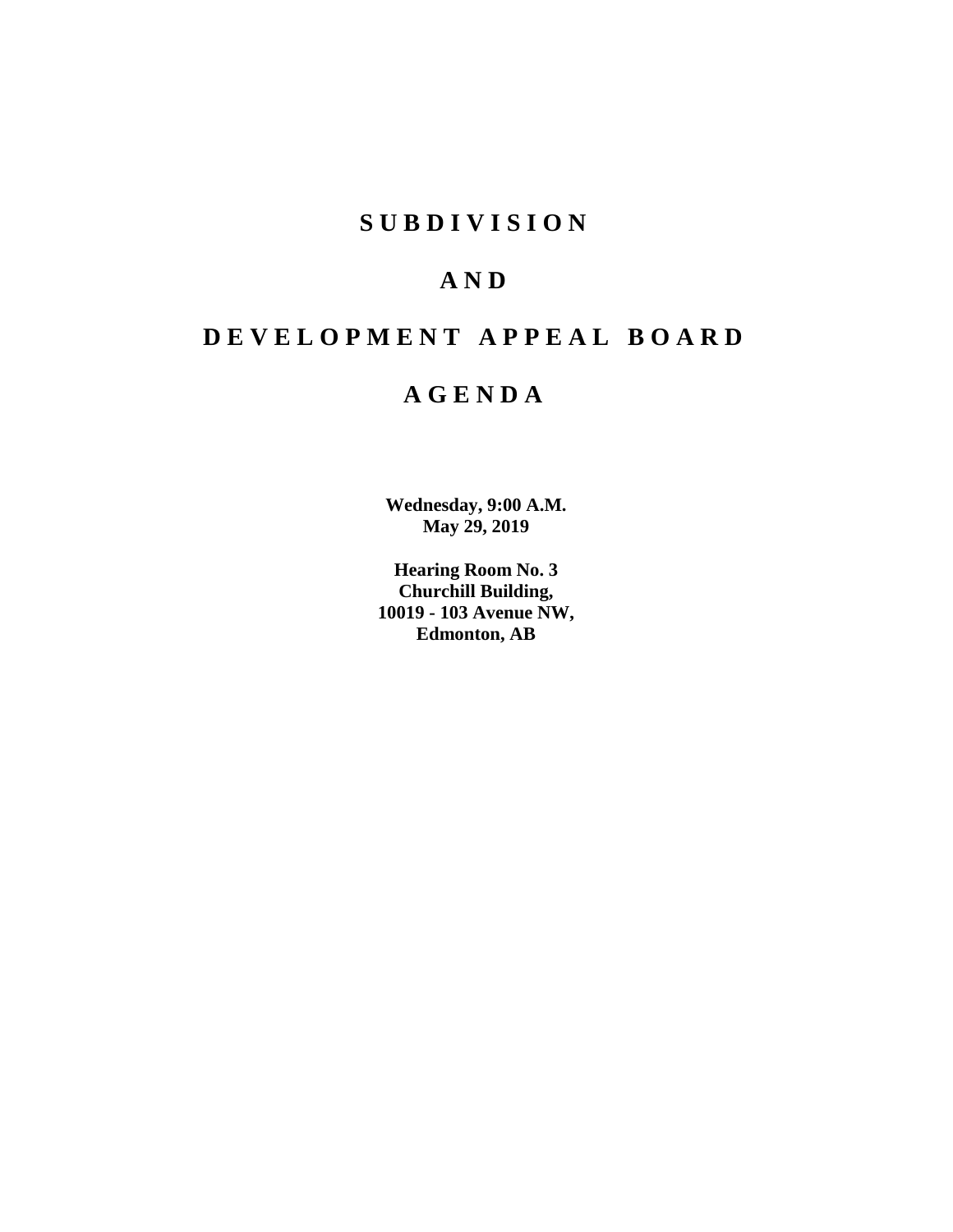# **SUBDIVISION AND DEVELOPMENT APPEAL BOARD HEARING ROOM NO. 3**

|              | 9:00 A.M.                                      | SDAB-D-19-501   | Comply with an Order to remove all vehicles<br>from the front landscaped portion of the yard<br>$10208 - 158$ STREET NW<br>Project No.: 301773285-001                             |
|--------------|------------------------------------------------|-----------------|-----------------------------------------------------------------------------------------------------------------------------------------------------------------------------------|
| $\mathbf{H}$ | 10:30 A.M.                                     | $SDAB-D-19-075$ | Operate a Major Home Based Business (Bed<br>and Breakfast) expires April 11, 2024<br>1123 - 72 STREET SW<br>Project No.: 153117453-003                                            |
| Ш            | 1:30 P.M.<br>SDAB-D-19-076<br><b>WITHDRAWN</b> |                 | Run Special Events (11 Wedding Ceremonies)<br>from a Single Detached House between May<br>18th, 2019 & August 17th, 2019<br>6240 - ADA BOULEVARD NW<br>Project No.: 309211869-001 |
|              | <b>NOTE:</b>                                   |                 | Unless otherwise stated, all references to "Section numbers" refer to<br>the authority under the Edmonton Zoning Bylaw 12800.                                                     |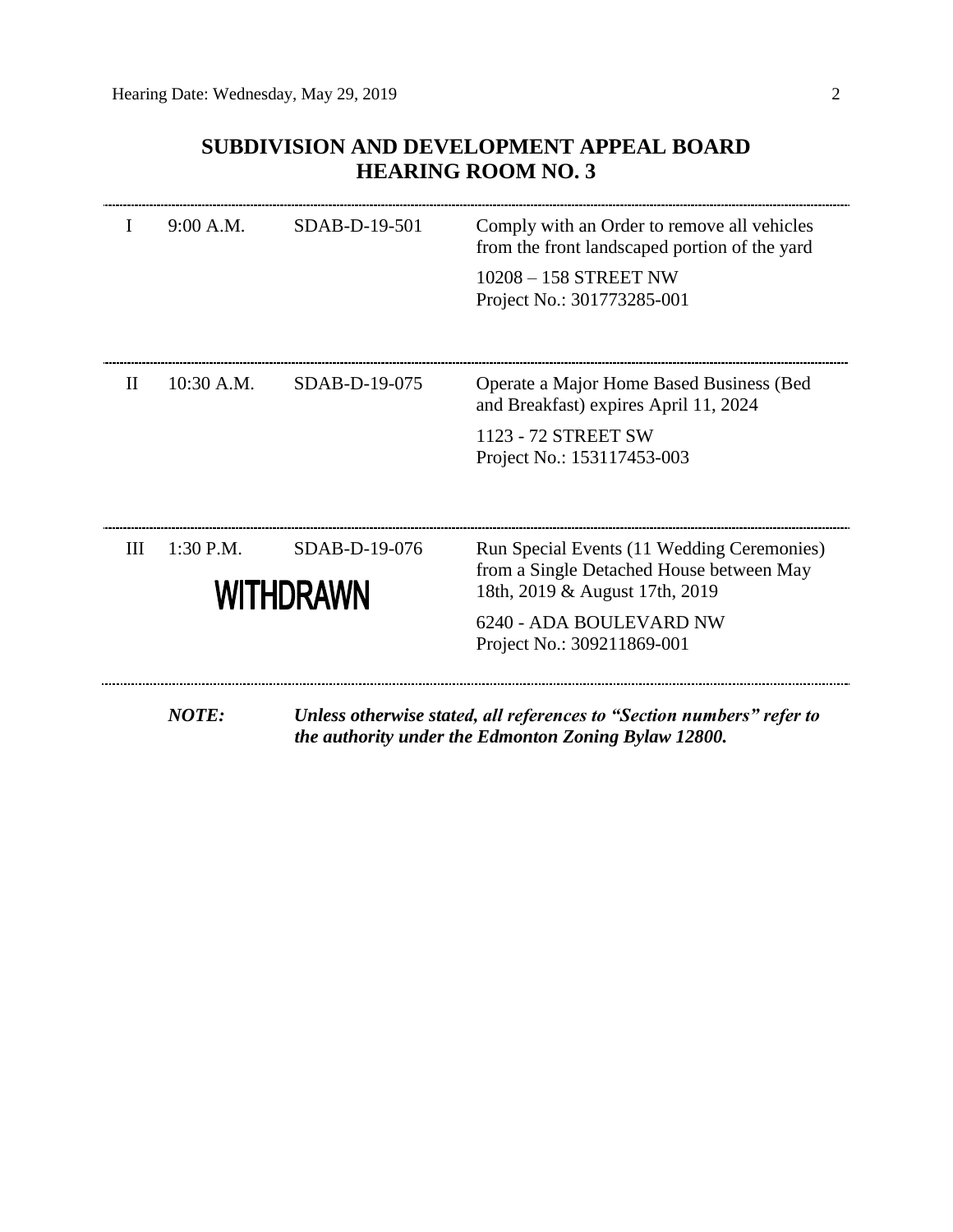| ITEM I: 9:00 A.M. |                                                                             | FILE: SDAB-D-19-501                                                   |  |  |
|-------------------|-----------------------------------------------------------------------------|-----------------------------------------------------------------------|--|--|
|                   | AN APPEAL FROM THE DECISION OF THE DEVELOPMENT COMPLIANCE<br><b>OFFICER</b> |                                                                       |  |  |
|                   | <b>APPELLANT:</b>                                                           |                                                                       |  |  |
|                   | <b>APPLICATION NO.:</b>                                                     | 301773285-001                                                         |  |  |
|                   | <b>APPLICATION TO:</b>                                                      | Remove all vehicles from the front<br>landscaped portion of the yard. |  |  |
|                   | <b>DECISION OF THE</b><br>DEVELOPMENT COMPLIANCE<br><b>OFFICER:</b>         | <b>Order Issued</b>                                                   |  |  |
|                   | <b>DECISION DATE:</b>                                                       | <b>March 14, 2019</b>                                                 |  |  |
|                   | <b>DATE OF APPEAL:</b>                                                      | <b>April 9, 2019</b>                                                  |  |  |
|                   | MUNICIPAL DESCRIPTION<br>OF SUBJECT PROPERTY:                               | $10208 - 158$ Street NW                                               |  |  |
|                   | <b>LEGAL DESCRIPTION:</b>                                                   | Plan 6727ET, Block 12, Lot 2                                          |  |  |
|                   | ZONE:                                                                       | RF4 – Semi-detached Residential Zone                                  |  |  |
|                   | <b>OVERLAY:</b>                                                             | Mature Neighbourhood Overlay                                          |  |  |
|                   | <b>STATUTORY PLAN:</b>                                                      | Jasper Place Area Redevelopment Plan                                  |  |  |
|                   | Grounds for Appeal                                                          |                                                                       |  |  |

The Appellant provided the following reasons for appealing the decision of the Development Compliance Officer:

My office represents Gordon Routh in this matter. I write to commence an appeal of the order issued in the above referenced file number.

For approximately the past 30 years, Mr. Routh has parked his vehicle beside his house, with the vehicle extending partially into the front yard. Mr. Routh states that this is common practice in the neighborhood of Jasper Place, and has been since before he moved to the area. He further informs me that this particular land use was grandfathered in when Jasper Place amalgamated with Edmonton in 1964 in accordance with s 54.1 of bylaw 12800.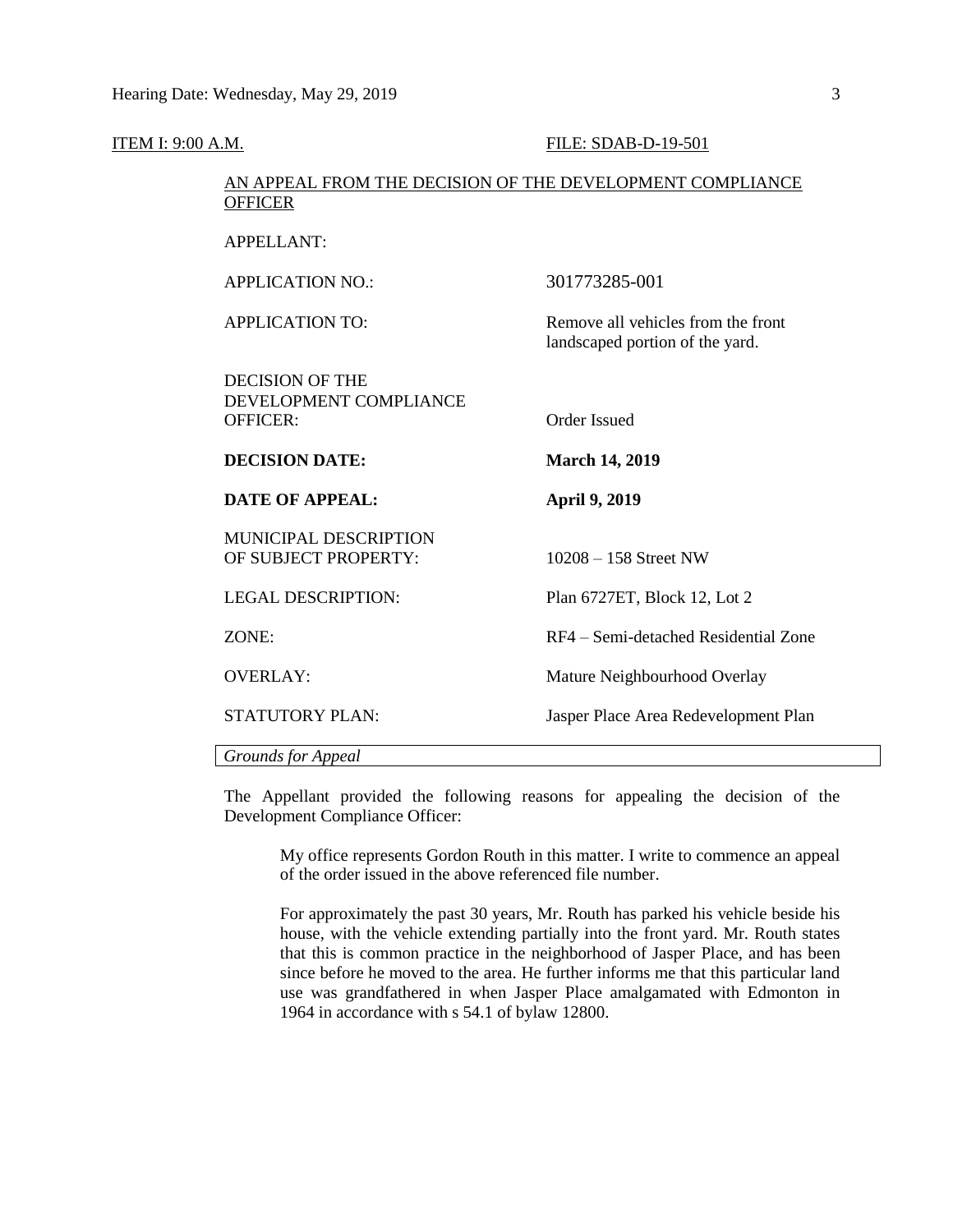I have contacted the City of Edmonton Archives regarding retrieving the Jasper Place bylaws. They informed me that they are presently unable to retrieve records due to construction and were unable to provide a date on which the construction will be completed. Accordingly, I request that enforcement the order be stayed until the appeal is heard, and that the hearing date be set sometime after the Jasper Place bylaws can be retrieved from the Archives.

# *General Matters*

# **The Board is advised the Appeal was received by the City of Edmonton on March 27, 2019 and by the SDAB Office on April 9, 2019.**

## **Appeal Information:**

The *Municipal Government Act*, RSA 2000, c M-26 states the following:

#### **Stop order**

**645(1)** Despite [section](https://www.canlii.org/en/ab/laws/stat/rsa-2000-c-m-26/latest/rsa-2000-c-m-26.html#sec545_smooth) 545, if a development authority finds that a development, land use or use of a building is not in accordance with

- (a) this Part or a land use bylaw or regulations under this Part, or
- (b) a development permit or subdivision approval,

the development authority may act under subsection (2).

**(2)** If subsection (1) applies, the development authority may, by written notice, order the owner, the person in possession of the land or building or the person responsible for the contravention, or any or all of them, to

- (a) stop the development or use of the land or building in whole or in part as directed by the notice,
- (b) demolish, remove or replace the development, or
- (c) carry out any other actions required by the notice so that the development or use of the land or building complies with this Part, the land use bylaw or regulations under this Part, a development permit or a subdivision approval,

within the time set out in the notice.

**(2.1)** A notice referred to in subsection (2) must specify the date on which the order was made, must contain any other information required by the regulations and must be given or sent to the person or persons referred to in subsection (2) on the same day the decision is made.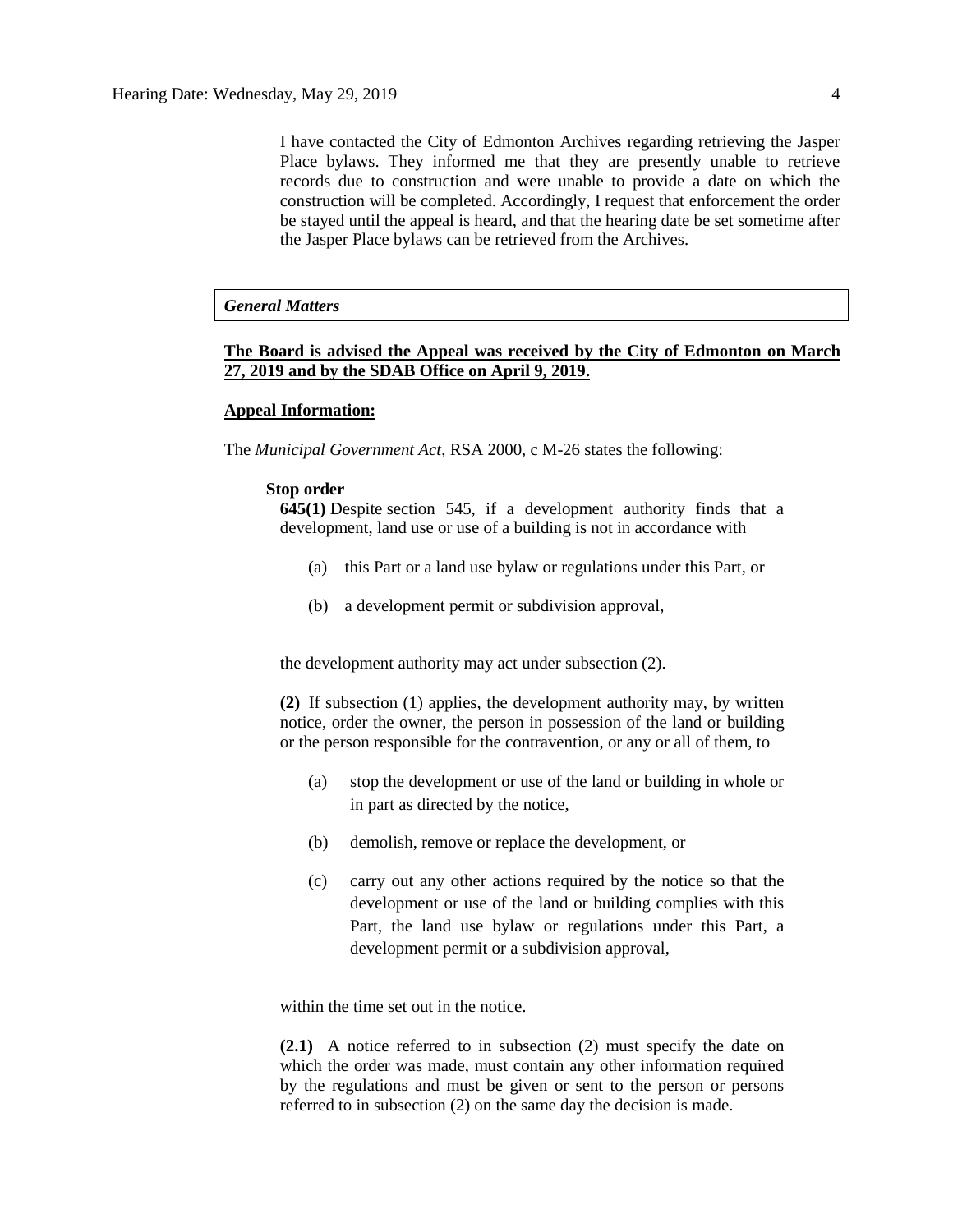**(3)** A person who receives a notice referred to in subsection (2) may appeal to the subdivision and development appeal board in accordance with [section 685.](https://www.canlii.org/en/ab/laws/stat/rsa-2000-c-m-26/latest/rsa-2000-c-m-26.html#sec685_smooth)

## **Permit**

**683** Except as otherwise provided in a land use bylaw, a person may not commence any development unless the person has been issued a development permit in respect of it pursuant to the land use bylaw.

## **Grounds for Appeal**

**685(1)** If a development authority

- (a) fails or refuses to issue a development permit to a person,
- (b) issues a development permit subject to conditions, or
- (c) issues an order under section 645,

the person applying for the permit or affected by the order under section 645 may appeal to the subdivision and development appeal board.

**(2)** In addition to an applicant under subsection (1), any person affected by an order, decision or development permit made or issued by a development authority may appeal to the subdivision and development appeal board.

# **Appeals**

**686(1)** A development appeal to a subdivision and development appeal board is commenced by filing a notice of the appeal, containing reasons, with the board,

- (a) in the case of an appeal made by a person referred to in section 685(1)
	- (i) with respect to an application for a development permit,
		- (A) within 21 days after the date on which the written decision is given under section 642, or
		- (B) if no decision is made with respect to the application within the 40-day period, or within any extension of that period under section 684, within 21 days after the date the period or extension expires,

or

(ii) with respect to an order under section 645, within 21 days after the date on which the order is made, or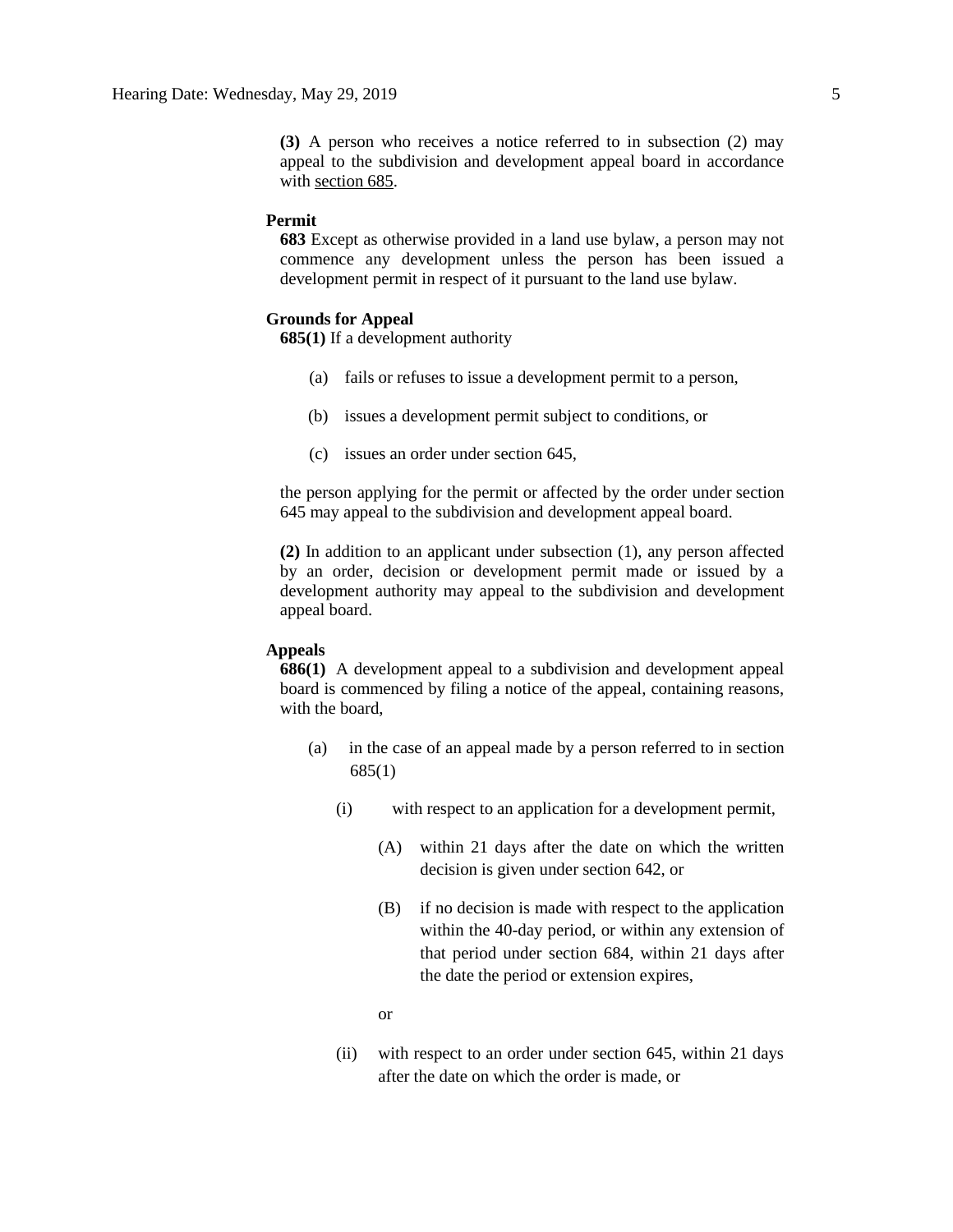(b) in the case of an appeal made by a person referred to in section 685(2), within 21 days after the date on which the notice of the issuance of the permit was given in accordance with the land use bylaw.

## **Hearing and Decision**

**687(3)** In determining an appeal, the subdivision and development appeal board

…

- (a.1) must comply with the land use policies;
- (a.2) subject to section 638, must comply with any applicable statutory plans;
- (a.3) subject to clauses (a.4) and (d), must comply with any land use bylaw in effect;
- (a.4) must comply with the applicable requirements of the regulations under the Gaming, Liquor and Cannabis Act respecting the location of premises described in a cannabis licence and distances between those premises and other premises;
	- …
	- (c) may confirm, revoke or vary the order, decision or development permit or any condition attached to any of them or make or substitute an order, decision or permit of its own;
	- (d) may make an order or decision or issue or confirm the issue of a development permit even though the proposed development does not comply with the land use bylaw if, in its opinion,
		- (i) the proposed development would not
			- (A) unduly interfere with the amenities of the neighbourhood, or
			- (B) materially interfere with or affect the use, enjoyment or value of neighbouring parcels of land,

and

(ii) the proposed development conforms with the use prescribed for that land or building in the land use bylaw.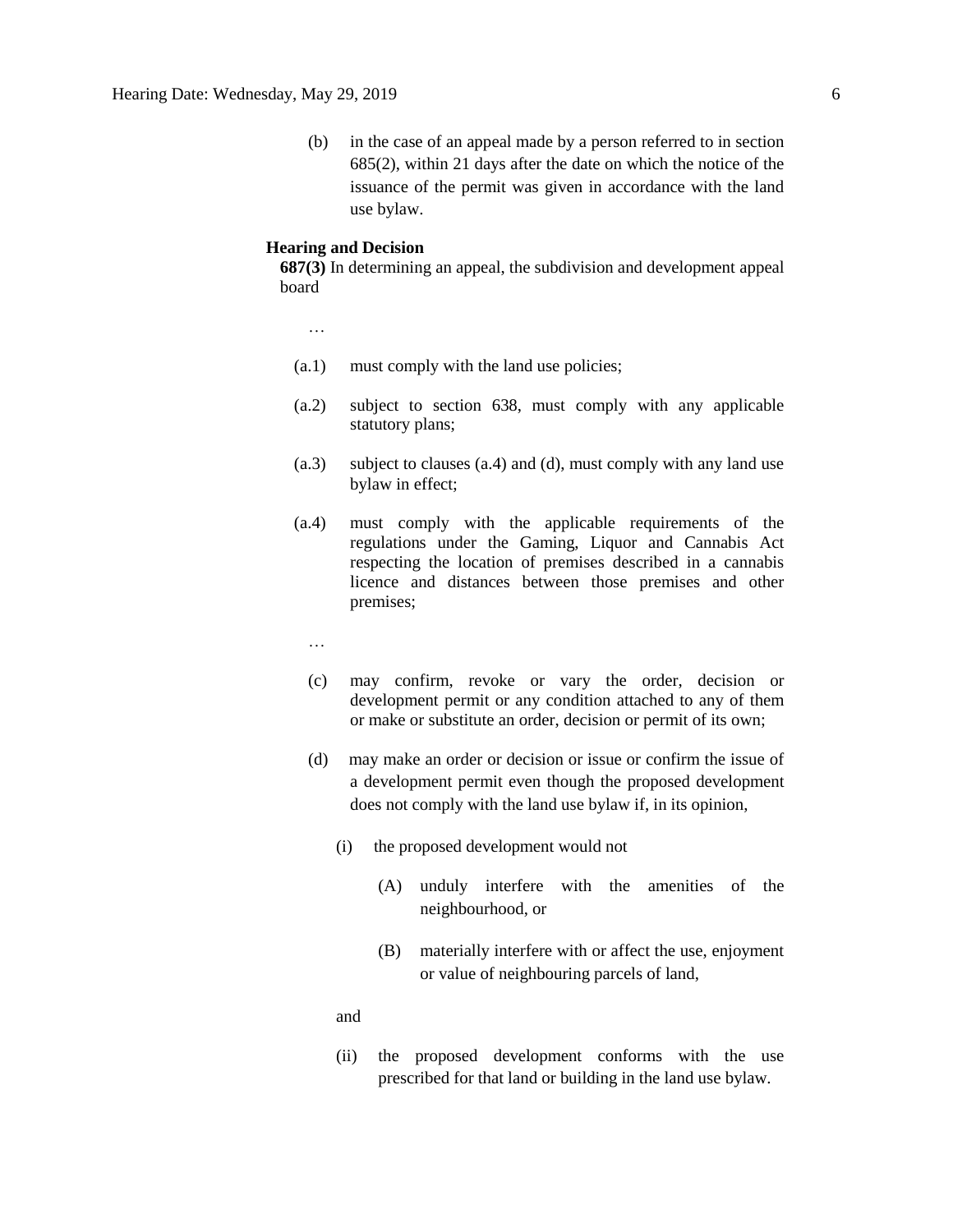### **General Provisions from the** *Edmonton Zoning Bylaw:*

## *Objects Prohibited or Restricted in Residential Zones*

Section 45.1 states No person shall keep in any part of a Site in any Residential Zone:

- a. any commercial vehicle, loaded or unloaded, having a maximum gross vehicle weight (G.V.W.R.) exceeding  $4\,600\,\text{kg}$  $4\,600\,\text{kg}$  $4\,600\,\text{kg}$ ;
- b. more than one commercial vehicle having a maximum gross vehicle weight (G.V.W.R.) of 4 [600](javascript:void(0);) kg or less, for longer than reasonably necessary while loading or unloading such vehicle.

Section 45.2 states For the purpose of subsection 45(1) a commercial vehicle means a vehicle that:

- a. is intended or designed for commercial purposes; or
- b. is used for commercial purposes.

Section 45.3 states "On a Site zoned Residential, no person shall keep a large Recreational Vehicle, for any longer than is reasonably necessary to load or unload such vehicle, in the Front Yard or in any Side Setback Abutting a public roadway other than a Lane."

Section 45.4 states:

Notwithstanding Section 45(3), from April 1 to October 31 inclusive, on a Site with no rear Lane, where vehicle access is available through the Front Setback or through the flanking Side Setback, Large Recreational Vehicles shall be parked at a Setback of at least 0.6 m from the interior edge of the sidewalk, or curb where no sidewalk is present. This distance may be reduced at the discretion of the Development Officer.

Section 45.5 states "Notwithstanding Section 45(4), the 0.6 m Setback requirement does not apply to any portion of the Recreational Vehicle under 1.0 m in height where a sidewalk is present."

Section 45.6 states:

For the purposes of subsections 45.3 and 45.4, a "large Recreational Vehicle" shall not include: small utility trailers; camper van conversions; tent trailers; campers which are mounted in trucks; boats; snowmobiles; all-terrain vehicles; jet skis; or motorcycles and trailers to carry them.

Section 45.7 states In the Front Yard of any Site in any Residential Zone, or in the case of a corner Site, in the Front Yard or the flanking Side Yard in any Residential Zone: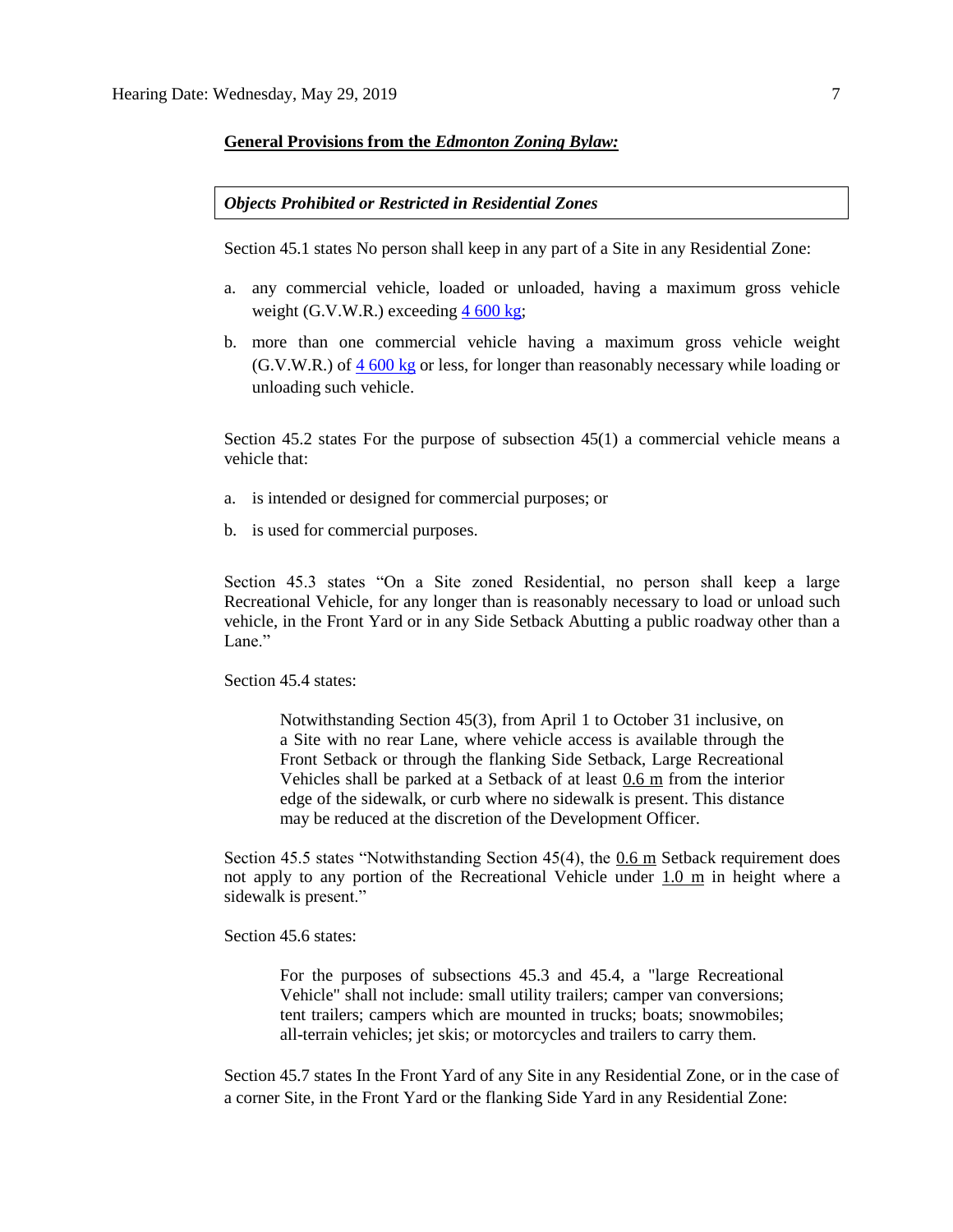- a. vehicles shall not be located on the landscaped portion of the Yard; and
- b. vehicles shall only be allowed on a Driveway or within an attached or detached Garage.

Section 150.1 states that the **General Purpose** of the **(RF4) Semi-detached Residential Zone** is to provide a zone primarily for Semi-detached Housing and Duplex Housing.

# Notice to Applicant/Appellant

Provincial legislation requires that the Subdivision and Development Appeal Board issue its official decision in writing within fifteen days of the conclusion of the hearing.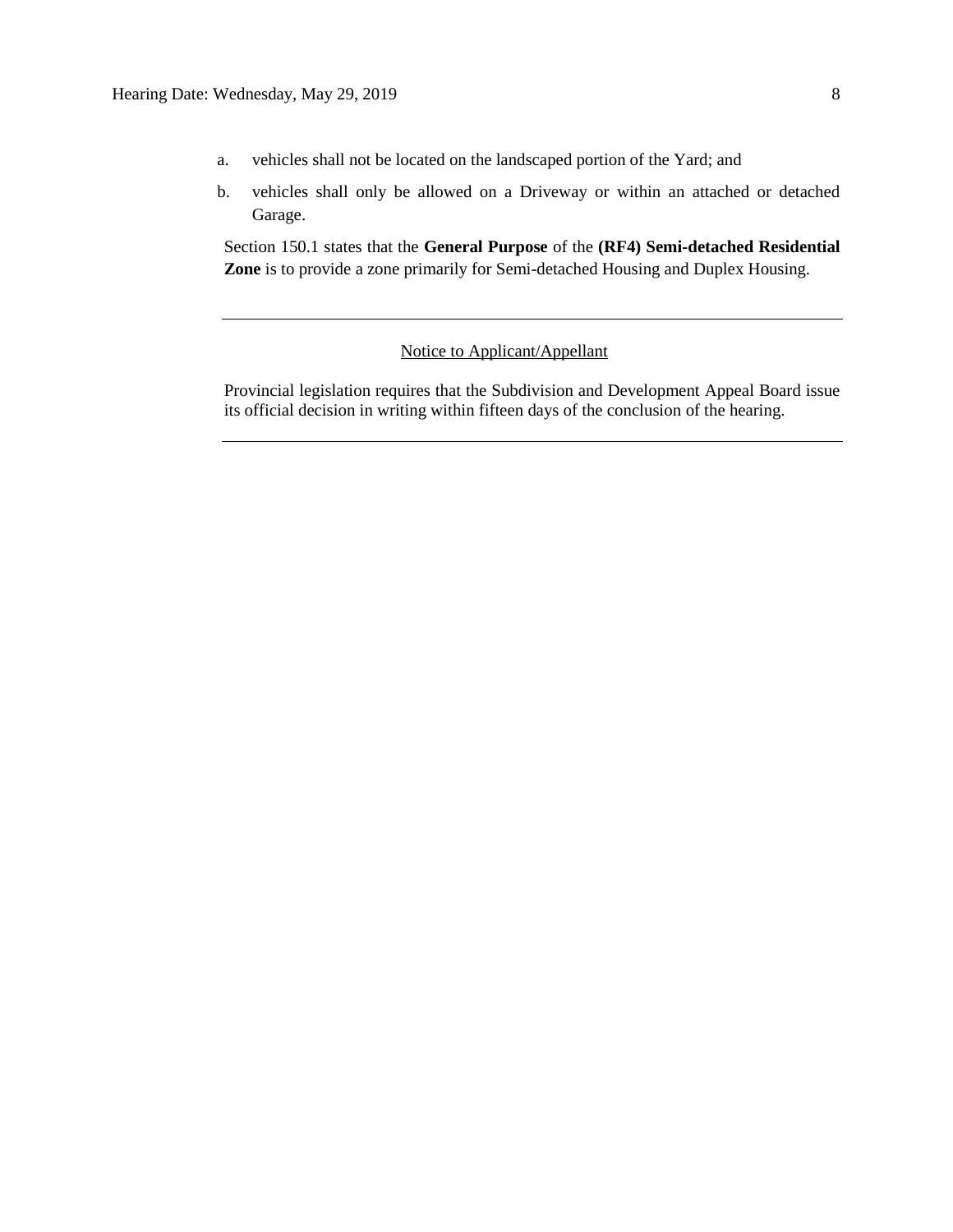**Citizen Services** Community Standards and Neighbourhoods

Date: March 14, 2019

Reference/File No: 301773285-001

City of Edmonton

edmonton ca

2<sup>nd</sup> Floor, Edmonton Tower

 $10111 - 104$  Avenue NW

Edmonton, AB T5J 0J4

# ORDER

(Issued Pursuant to Section 645 of the Municipal Government Act, R.S.A. 2000 c. M-26)

Municipal Address: 10208 - 158 Street NW, Edmonton, AB T5P 2Y2  $RE:$ 

Legal Description: Plan 6727ET Blk 12 Lot 2

Tax Roll Number: 1391556

#### (hereinafter referred to as "the property")

As a result of an inspection of the property on March 12, 2019:

I find that the use of the land is not in accordance with the City of Edmonton Zoning Bylaw 12800 as follows:

### 45. Objects Prohibited or Restricted in Residential Zones

7. In the Front Yard of any Site in any Residential Zone, or in the case of a corner Site, in the Front Yard or the flanking Side Yard in any Residential Zone: a. vehicles shall not be located on the landscaped portion of the Yard; and b. vehicles shall only be allowed on a Driveway or within an attached or detached Garage.

#### THEREFORE YOU ARE ORDERED TO:

Remove all vehicles from the front landscaped portion of the yard.

#### YOU MUST COMPLY WITH THIS ORDER BEFORE: April 5, 2019

Officer: Julianna EMEO #89 Telephone: 780-495-0291 **Complaints and Investigations** Community Standards Branch

**Edmonton**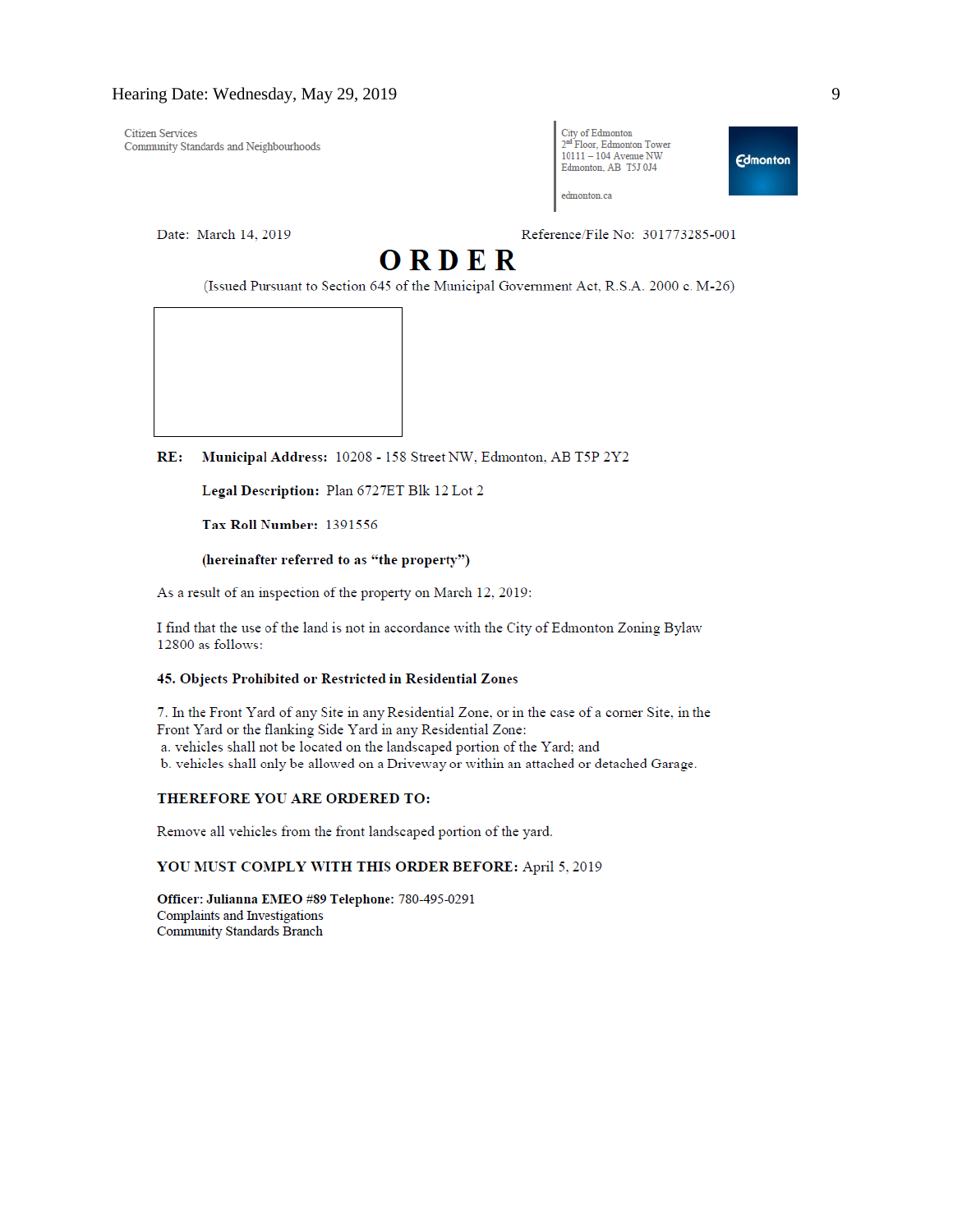#### **OFFENCE FOR NON-COMPLIANCE:**

Pursuant to Section 557(a.3) of the Municipal Government Act (hereinafter referred to as the "Act") a person who contravenes or does not comply with an order under section 645 is guilty of an offence and liable to prosecution.

Pursuant to Section 566(1) of the Act a person who is guilty of an offence is liable,

- (a) to a fine of not more than \$10 000, or
- (b) to imprisonment for not more than one year,

or to both fine and imprisonment.

#### ADDITIONAL CONSEQUENCES FOR NON-COMPLIANCE:

Pursuant to Section 646(1) of the Act if a person fails or refuses to comply with an order under section 645 the municipality may, enter on the land or building and take any action necessary to carry out the order.

Pursuant to Section 553(1)(h.1) of the Act when an order is carried out under section 646(1) the expenses and costs incurred in carrying out the order may be placed on the tax roll of the property and that amount:

- is deemed for all purposes to be a tax imposed under Division 2 of Part 10 from the date it was added to a) the tax roll, and
- forms a special lien against the parcel of land in favour of the municipality from the date it was added to  $b)$ the tax roll.

If you fail to comply with the provisions of this order the City of Edmonton will, at its election, take action to enforce the order by taking whatever actions or measures are necessary to remedy the contravention of the bylaw or to prevent the re-occurrence of the, all expenses of which will be placed on the tax roll of the property.

### PROCEDURE FOR STARTING AN APPEAL OF THE ORDER

Pursuant to section 685(1) of the Act a person affected by an order under section 645 may appeal to the Subdivision and Development Appeal Board.

Pursuant to section 686(1) of the Act an appeal to the Subdivision and Development Appeal Board is commenced by filing a notice of the appeal, containing reasons, with the board within 14 days after the date on which the person is notified of the order under section 645.

Requests for review must be received by:

| Subdivision and Development Appeal Board |      | Telephone: (780) 496-6079 |
|------------------------------------------|------|---------------------------|
| Office of the City Clerk                 | Fax: | (780) 496-8175            |
| $10019 - 103$ Avenue NW                  |      |                           |
| Edmonton, AB T5J 0G9                     |      |                           |

The Notice of Appeal must be accompanied by a cheque or money order in the sum of \$72.00 payable to the City of Edmonton or it is not considered complete and will not be processed. If you are delivering your notice of appeal in person you may pay with cash.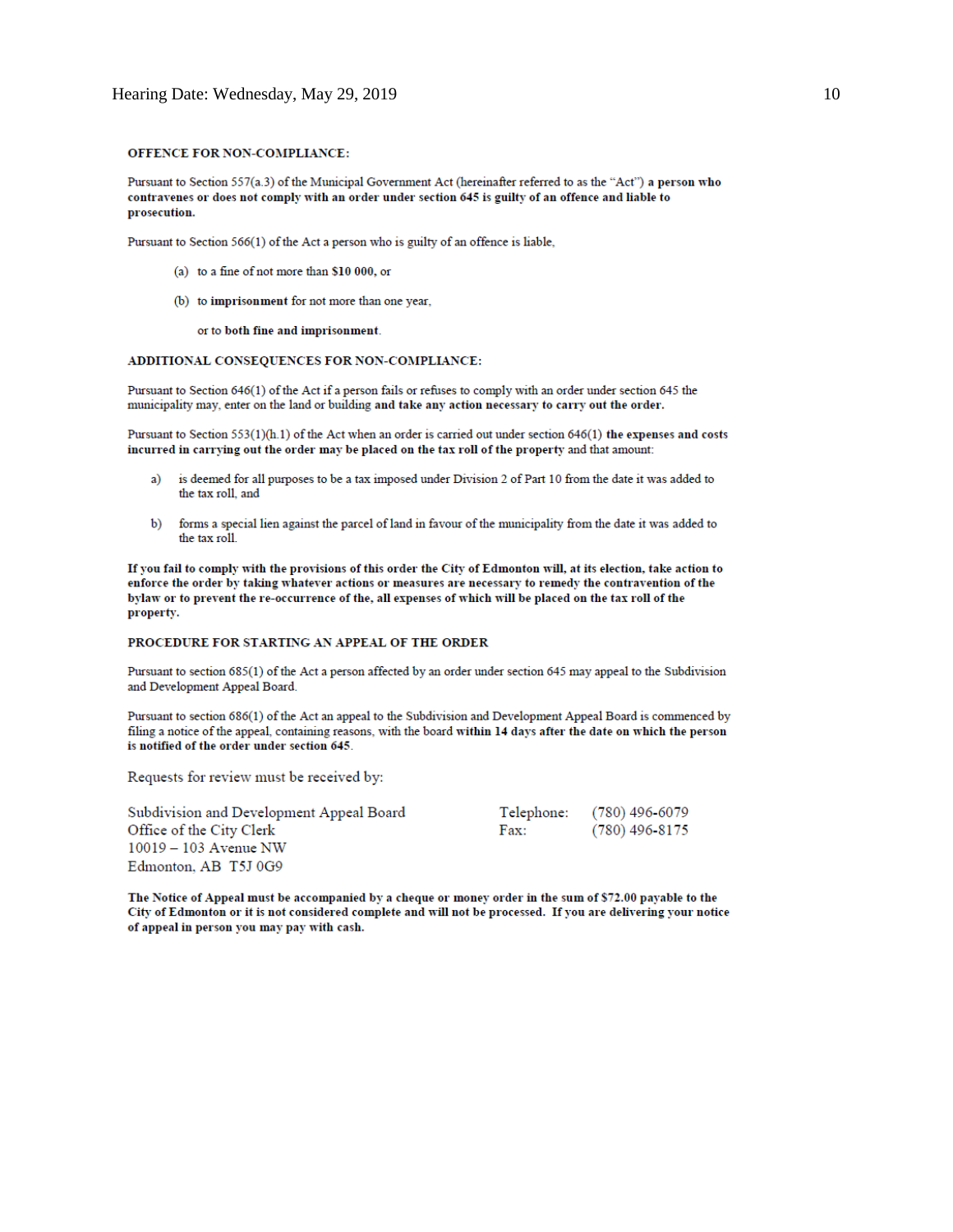

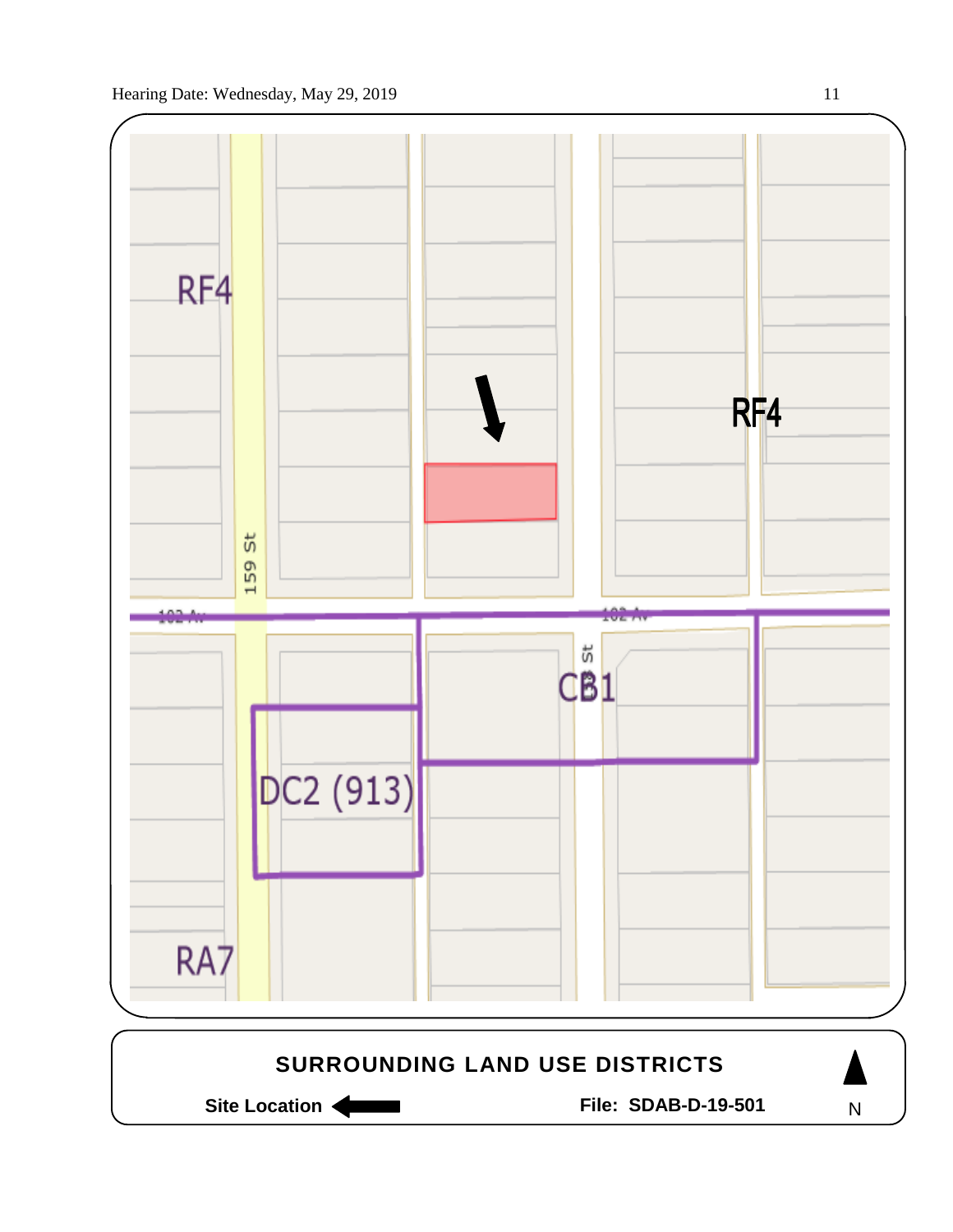#### **ITEM II: 10:30 A.M. FILE: SDAB-D-19-075**

# AN APPEAL FROM THE DECISION OF THE DEVELOPMENT OFFICER BY AN ADJACENT PROPERTY OWNER

## APPELLANT:

APPLICATION NO.: 153117453-003

APPLICATION TO: Operate a Major Home Based Business

DECISION OF THE

(Bed and Breakfast) expires April 11, 2024

DEVELOPMENT AUTHORITY: Approved

DECISION DATE: April 11, 2019

DATE OF APPEAL: April 26, 2019

NOTIFICATION PERIOD: April 18, 2019 through May 9, 2019

RESPONDENT:

MUNICIPAL DESCRIPTION OF SUBJECT PROPERTY: 1123 - 72 Street SW

OVERLAY: N/A

LEGAL DESCRIPTION: Plan 0727581 Blk 26 Lot 74

ZONE: RSL Residential Small Lot Zone

STATUTORY PLAN: Ellerslie Area Structure Plan Summerside Neighbourhood Structure Plan

*Grounds for Appeal*

The Appellant provided the following reasons for appealing the decision of the Development Authority:

> I did not appeal the first permit that was issued, to give the owners the benefit of the doubt. They have made no efforts to consult their neighbours regarding concerns with the business.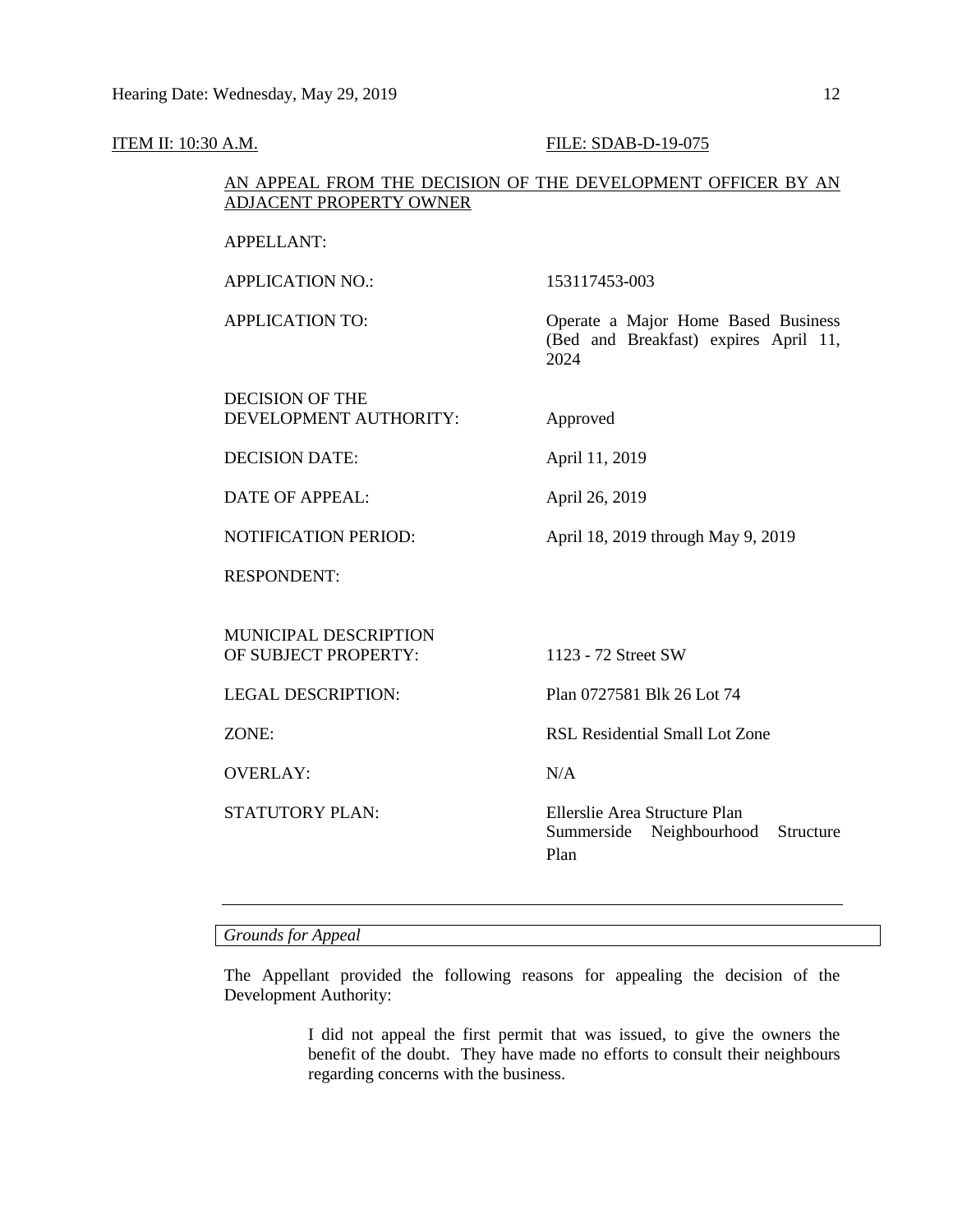In the last 5 years, this bed and breakfast for this address has increased parking congestion in an already crowded cul-de-sac, contributed to litter in the street, and in multiple instances the occupants have been loud  $\&$ disruptive enough to disturb the quiet enjoyment of my own home.

### *General Matters*

## **Appeal Information:**

The *Municipal Government Act*, RSA 2000, c M-26 states the following:

#### **Grounds for Appeal**

**685(1)** If a development authority

- (a) fails or refuses to issue a development permit to a person,
- (b) issues a development permit subject to conditions, or
- (c) issues an order under section 645,

the person applying for the permit or affected by the order under section 645 may appeal to the subdivision and development appeal board.

**(2)** In addition to an applicant under subsection (1), any person affected by an order, decision or development permit made or issued by a development authority may appeal to the subdivision and development appeal board.

# **Appeals**

**686(1)** A development appeal to a subdivision and development appeal board is commenced by filing a notice of the appeal, containing reasons, with the board,

- (a) in the case of an appeal made by a person referred to in section 685(1)
	- (i) with respect to an application for a development permit,
		- (A) within 21 days after the date on which the written decision is given under section 642, or
		- (B) if no decision is made with respect to the application within the 40-day period, or within any extension of that period under section 684, within 21 days after the date the period or extension expires,

or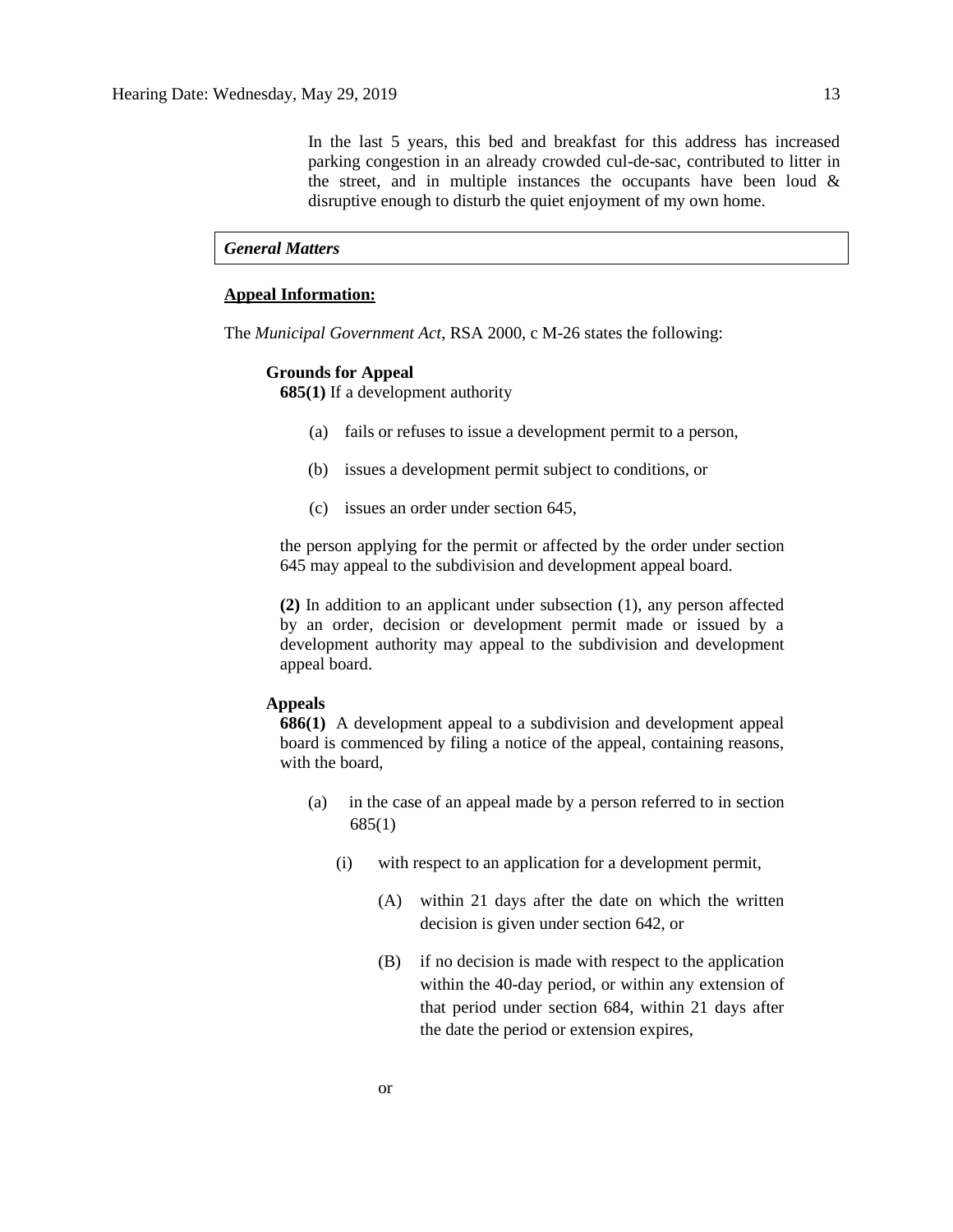- (ii) with respect to an order under section 645, within 21 days after the date on which the order is made, or
- (b) in the case of an appeal made by a person referred to in section 685(2), within 21 days after the date on which the notice of the issuance of the permit was given in accordance with the land use bylaw.

### **Hearing and Decision**

**687(3)** In determining an appeal, the subdivision and development appeal board

- …
- (a.1) must comply with the land use policies;
- (a.2) subject to section 638, must comply with any applicable statutory plans;
- (a.3) subject to clauses (a.4) and (d), must comply with any land use bylaw in effect;
- (a.4) must comply with the applicable requirements of the regulations under the Gaming, Liquor and Cannabis Act respecting the location of premises described in a cannabis licence and distances between those premises and other premises;
	- …
	- (c) may confirm, revoke or vary the order, decision or development permit or any condition attached to any of them or make or substitute an order, decision or permit of its own;
	- (d) may make an order or decision or issue or confirm the issue of a development permit even though the proposed development does not comply with the land use bylaw if, in its opinion,
		- (i) the proposed development would not
			- (A) unduly interfere with the amenities of the neighbourhood, or
			- (B) materially interfere with or affect the use, enjoyment or value of neighbouring parcels of land,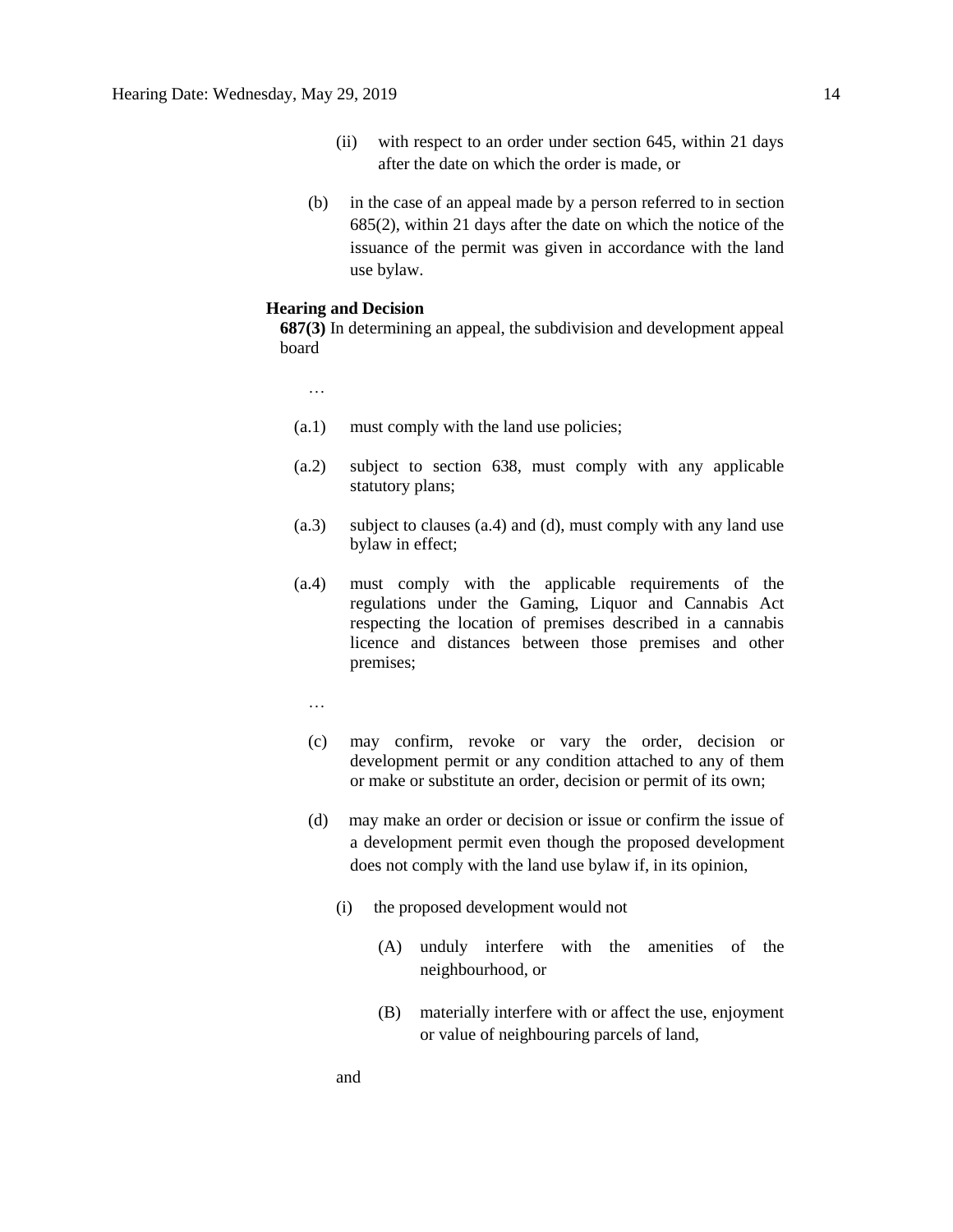(ii) the proposed development conforms with the use prescribed for that land or building in the land use bylaw.

### **General Provisions from the** *Edmonton Zoning Bylaw:*

# Section 115.3(4) states a **Major Home Based Business** is a **Discretionary Use** in the **(RSL) Residential Small Lot Zone**.

#### Under Section 7.3(7), **Major Home Based Business** means:

a development consisting of the Use of an approved Dwelling or Accessory building by a resident of that Dwelling for one or more businesses that may generate more than one business associated visit per day. The business Use must be secondary to the Residential Use of the building and shall not change the residential character of the Dwelling or Accessory building. The Dwelling may be used as a workplace by a nonresident. This Use includes Bed and Breakfast Operations but does not include General Retail Sales, Cannabis Retail Sales or Cannabis Production and Distribution.

### Section 115.1, the **General Purpose** of the **(RSL) Residential Small Lot Zone** is:

to provide for smaller lot Single Detached Housing with attached Garages in a suburban setting that provides the opportunity for the more efficient utilization of undeveloped suburban areas and includes the opportunity for Secondary Suites and Garden Suites.

### *Major Home Based Business regulations – Section 75*

A [Major Home Based Business](javascript:void(0);) shall comply with the following regulations:

- 1. there shall be no exterior display or advertisement other than an identification plaque or Sign a maximum of 20 [cm](javascript:void(0);) x [30.5](javascript:void(0);) cm in size located on the Dwelling;
- 2. there shall be no mechanical or electrical equipment used that creates external noise, or visible and audible interference with home electronics equipment in adjacent Dwellings;
- 3. the Major Home Based Business shall not generate pedestrian or vehicular traffic, or parking, in excess of that which is characteristic of the Zone in which it is located;
- 4. the number of non-resident employees or business partners working onsite shall not exceed two at any one time;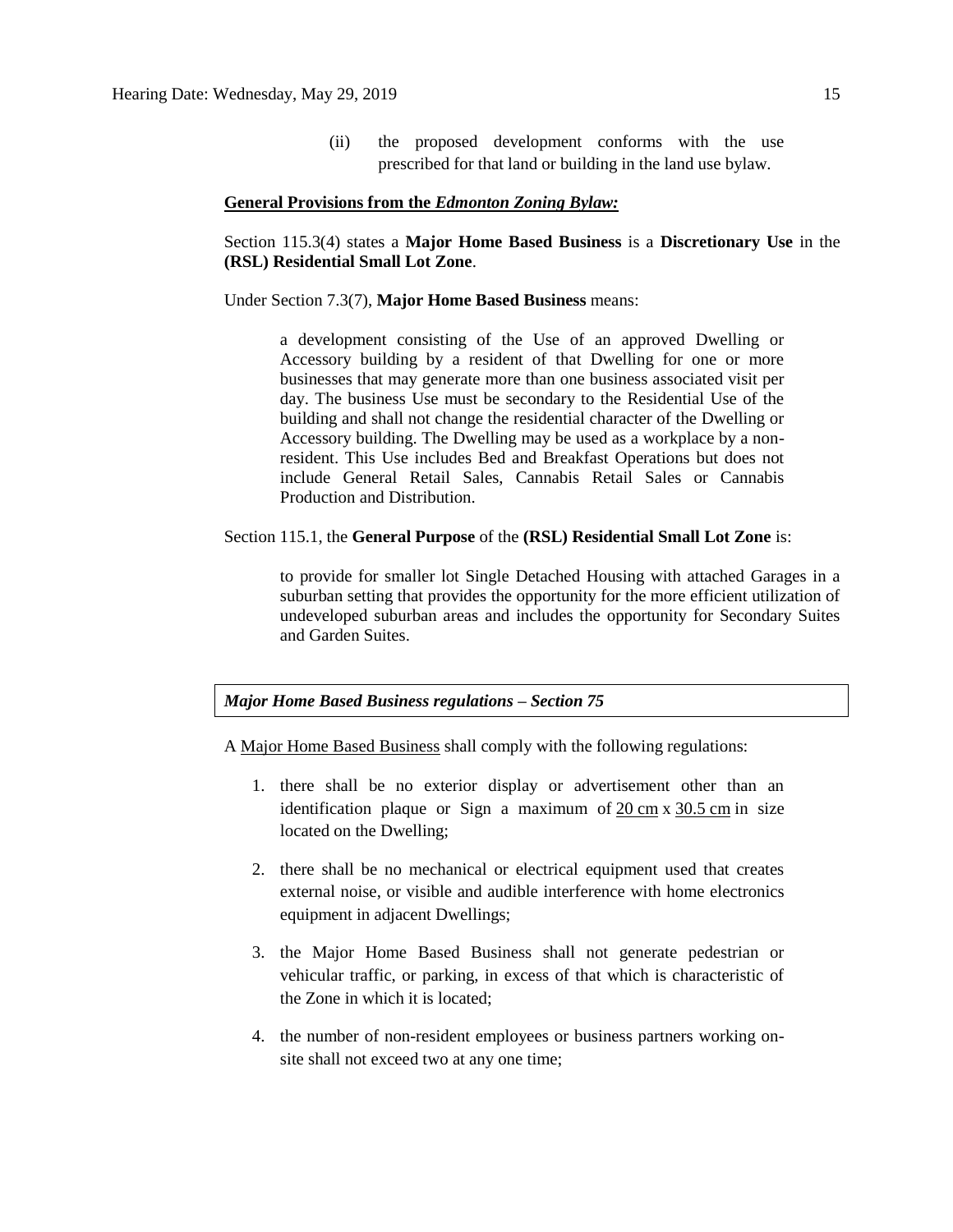- 5. there shall be no outdoor business activity, or outdoor storage of material or equipment associated with the business. Indoor storage related to the business activity shall be allowed in either the Dwelling or Accessory buildings;
- 6. the Major Home Based Business shall not change the principal character or external appearance of the [Dwelling](javascript:void(0);) or [Accessory](javascript:void(0);) buildings;
- 7. a Bed and Breakfast Operation, operating as a Major Home Based Business shall have a maximum of two Sleeping Units. Cooking facilities shall not be located within the Sleeping Units. In addition to any other parking requirements of this Bylaw, one additional parking space shall be provided for each Sleeping Unit;
- 8. in addition to the information requirements of [subsection 13.1](https://webdocs.edmonton.ca/InfraPlan/zoningbylaw/ZoningBylaw/Part1/Administrative/13__Development_Permit_Application.htm) of this Bylaw, each application for a Development Permit for the Use Major Home Based Business shall include a description of the business to be undertaken at the premises, an indication of the number of business visits per week, provision for parking, and where any materials or equipment associated with the business use are to be stored; and
- 9. the [Major Home Based Business](javascript:void(0);) shall not be allowed if, in the opinion of the Development Officer, such Use would be more appropriately located in a Commercial or Industrial Zone having regard for the overall compatibility of the Use with the residential character of the area.
- 10. a Major Home Based Business shall not be allowed within the same principal Dwelling containing a Secondary Suite or within the same Site containing a Garden Suite and an associated principal Dwelling, unless the Home Based Business is a Bed and Breakfast Operation and the Secondary Suite or the Garden Suite is an integral part of the Bed and Breakfast Operation.

# Notice to Applicant/Appellant

Provincial legislation requires that the Subdivision and Development Appeal Board issue its official decision in writing within fifteen days of the conclusion of the hearing.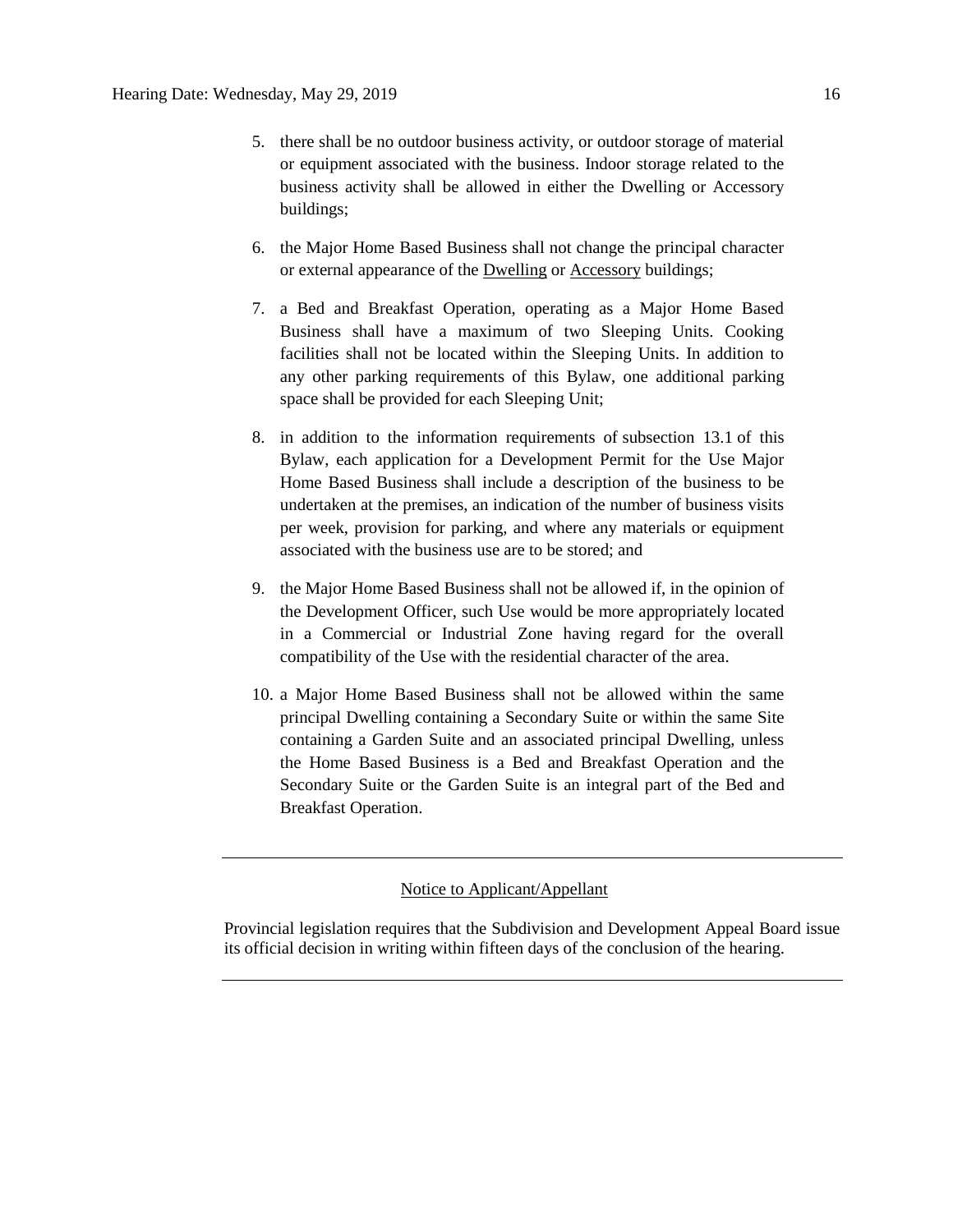| <b>Unicorrect Discovers</b>                                                                                                                                          | Project Number: 153117453-003<br><b>Application Date:</b><br>APR 02, 2019<br>Printed:<br>April 26, 2019 at 9:18 AM<br>1 of 3<br>Page:                              |  |  |
|----------------------------------------------------------------------------------------------------------------------------------------------------------------------|--------------------------------------------------------------------------------------------------------------------------------------------------------------------|--|--|
| <b>Home Occupation</b>                                                                                                                                               |                                                                                                                                                                    |  |  |
| the limitations and conditions of this permit, of the Edmonton Zoning Bylaw 12800 as amended.                                                                        | This document is a record of a Development Permit application, and a record of the decision for the undertaking described below, subject to                        |  |  |
| Applicant                                                                                                                                                            | Property Address(es) and Legal Description(s)<br>1123 - 72 STREET SW                                                                                               |  |  |
|                                                                                                                                                                      | Plan 0727581 Blk 26 Lot 74                                                                                                                                         |  |  |
| <b>Scope of Permit</b><br>To operate a Major Home Based Business (Bed and Breakfast) expires April 11, 2024                                                          |                                                                                                                                                                    |  |  |
| <b>Permit Details</b>                                                                                                                                                |                                                                                                                                                                    |  |  |
| # of businesss related visits/day: 1<br>Administration Office Only?: N<br>Class of Permit: Class B<br>Do you live at the property?: Y<br>Outdoor storage on site?: N | # of vehicles at one time: 1<br>Business has Trailers or Equipment?: N<br>Description of Business: Bed & Breakfast (two rooms)<br>Expiry Date: 2024-04-11 00:00:00 |  |  |
| I/We certify that the above noted details are correct.                                                                                                               |                                                                                                                                                                    |  |  |
| Applicant signature:                                                                                                                                                 |                                                                                                                                                                    |  |  |
| <b>Development Permit Decision</b><br>Approved<br>Issue Date: Apr 11, 2019 Development Authority: BAUER, KERRY                                                       |                                                                                                                                                                    |  |  |
|                                                                                                                                                                      |                                                                                                                                                                    |  |  |
|                                                                                                                                                                      |                                                                                                                                                                    |  |  |
|                                                                                                                                                                      |                                                                                                                                                                    |  |  |
|                                                                                                                                                                      |                                                                                                                                                                    |  |  |
|                                                                                                                                                                      |                                                                                                                                                                    |  |  |
|                                                                                                                                                                      |                                                                                                                                                                    |  |  |
|                                                                                                                                                                      |                                                                                                                                                                    |  |  |
|                                                                                                                                                                      |                                                                                                                                                                    |  |  |
|                                                                                                                                                                      |                                                                                                                                                                    |  |  |
|                                                                                                                                                                      |                                                                                                                                                                    |  |  |
|                                                                                                                                                                      |                                                                                                                                                                    |  |  |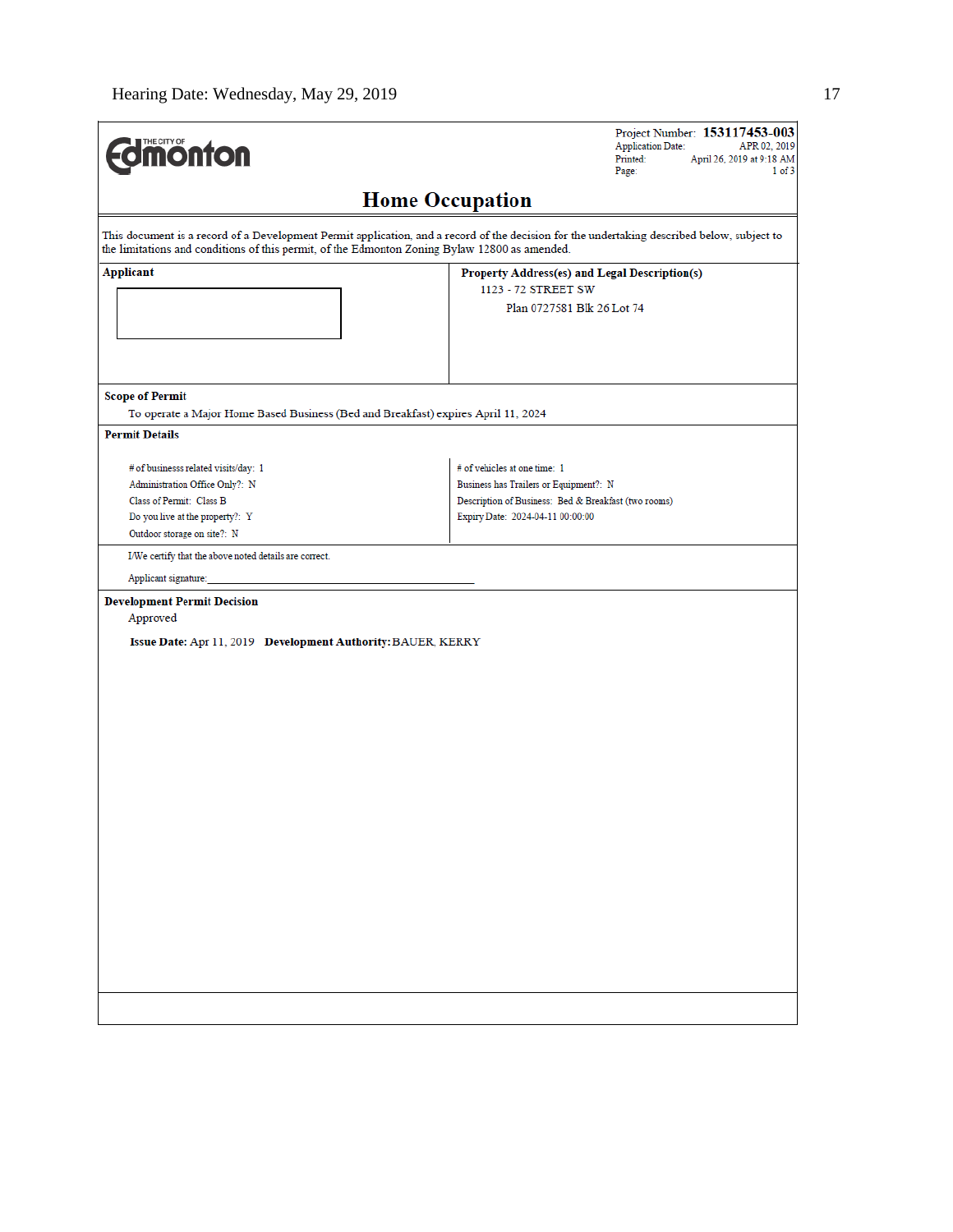| <b>Home Occupation</b><br><b>Subject to the Following Conditions</b><br>Unless otherwise stated, all references to "section numbers" refer to the authority under the Edmonton Zoning Bylaw #12800, as<br>amended.<br>1. The business owner must live at the site. The business use must be secondary to the residential use of the building and shall not<br>change the residential character of the Dwelling or Accessory Building (Section 7.3(7)).<br>2. There shall be no exterior display or advertisement other than an identification plaque or sign a maximum of 20 cm (8") x 30.5<br>cm (12") in size located on the dwelling (Section 75.1).<br>3. The Major Home Based Business shall not generate pedestrian or vehicular traffic, or parking, in excess of that which is<br>characteristic of the Zone in which it is located (Section 75.3).<br>4. If non-resident employees or business partners are working on-site, the maximum number shall not exceed the number applied<br>for with this application.<br>5. If there are visits associated with the business the number shall not exceed the number applied for with this application.<br>6. There shall be no outdoor business activities, or outdoor storage of material or equipment associated with the business (Section<br>$75.5$ ).<br>7. The number of temporary sleeping accommodations on-site shall not exceed two. Cooking facilities are prohibited within<br>temporary sleeping accommodations (Section 75.7).<br>8. No offensive noise, odour, vibration, smoke, litter, heat or other objectionable effect shall be produced.<br>9. The business use must maintain the privacy and enjoyment of adjacent residences and the characteristic of the neighbourhood.<br>10. All parking for the Dwelling and Home Based Business must be accommodated on site unless a parking variance has been<br>granted for this Major Home Based Business.<br>11. This Development Permit may be cancelled at any time if the Home Based Business as stated in the Permit Details changes<br>(Section 17.2).<br>12. This approval is for a 5 year period from the date of this decision. A new Development Permit must be obtained to continue to<br>operate the business from this location. This Development Permit expires on April 11, 2024.<br>Notes:<br>1. An approved Development Permit means that the proposed development has been reviewed against the provisions of this bylaw.<br>It does not remove obligations to conform with other legislation, bylaws or land title instruments such as the Municipal<br>Government Act, the Edmonton Building Permit Bylaw or any caveats, covenants or easements that might be attached to the Site<br>(Section 5.2).<br>2. This Development Permit is not a Business License.<br>3. Subject to the right of appeal. The permit is not valid until the required Notification Period expires (date noted below in<br>accordance with Section 21.1 and 17.1). | <b><i><u><u><b>MONTON</b></u></u></i></b> | Project Number: 153117453-003<br><b>Application Date:</b><br>APR 02, 2019<br>Printed:<br>April 26, 2019 at 9:18 AM<br>$2$ of $3$<br>Page: |  |  |
|---------------------------------------------------------------------------------------------------------------------------------------------------------------------------------------------------------------------------------------------------------------------------------------------------------------------------------------------------------------------------------------------------------------------------------------------------------------------------------------------------------------------------------------------------------------------------------------------------------------------------------------------------------------------------------------------------------------------------------------------------------------------------------------------------------------------------------------------------------------------------------------------------------------------------------------------------------------------------------------------------------------------------------------------------------------------------------------------------------------------------------------------------------------------------------------------------------------------------------------------------------------------------------------------------------------------------------------------------------------------------------------------------------------------------------------------------------------------------------------------------------------------------------------------------------------------------------------------------------------------------------------------------------------------------------------------------------------------------------------------------------------------------------------------------------------------------------------------------------------------------------------------------------------------------------------------------------------------------------------------------------------------------------------------------------------------------------------------------------------------------------------------------------------------------------------------------------------------------------------------------------------------------------------------------------------------------------------------------------------------------------------------------------------------------------------------------------------------------------------------------------------------------------------------------------------------------------------------------------------------------------------------------------------------------------------------------------------------------------------------------------------------------------------------------------------------------------------------------------------------------------------------------------------------------------------------------------------------------------------|-------------------------------------------|-------------------------------------------------------------------------------------------------------------------------------------------|--|--|
|                                                                                                                                                                                                                                                                                                                                                                                                                                                                                                                                                                                                                                                                                                                                                                                                                                                                                                                                                                                                                                                                                                                                                                                                                                                                                                                                                                                                                                                                                                                                                                                                                                                                                                                                                                                                                                                                                                                                                                                                                                                                                                                                                                                                                                                                                                                                                                                                                                                                                                                                                                                                                                                                                                                                                                                                                                                                                                                                                                                       |                                           |                                                                                                                                           |  |  |
|                                                                                                                                                                                                                                                                                                                                                                                                                                                                                                                                                                                                                                                                                                                                                                                                                                                                                                                                                                                                                                                                                                                                                                                                                                                                                                                                                                                                                                                                                                                                                                                                                                                                                                                                                                                                                                                                                                                                                                                                                                                                                                                                                                                                                                                                                                                                                                                                                                                                                                                                                                                                                                                                                                                                                                                                                                                                                                                                                                                       |                                           |                                                                                                                                           |  |  |
|                                                                                                                                                                                                                                                                                                                                                                                                                                                                                                                                                                                                                                                                                                                                                                                                                                                                                                                                                                                                                                                                                                                                                                                                                                                                                                                                                                                                                                                                                                                                                                                                                                                                                                                                                                                                                                                                                                                                                                                                                                                                                                                                                                                                                                                                                                                                                                                                                                                                                                                                                                                                                                                                                                                                                                                                                                                                                                                                                                                       |                                           |                                                                                                                                           |  |  |
|                                                                                                                                                                                                                                                                                                                                                                                                                                                                                                                                                                                                                                                                                                                                                                                                                                                                                                                                                                                                                                                                                                                                                                                                                                                                                                                                                                                                                                                                                                                                                                                                                                                                                                                                                                                                                                                                                                                                                                                                                                                                                                                                                                                                                                                                                                                                                                                                                                                                                                                                                                                                                                                                                                                                                                                                                                                                                                                                                                                       |                                           |                                                                                                                                           |  |  |
|                                                                                                                                                                                                                                                                                                                                                                                                                                                                                                                                                                                                                                                                                                                                                                                                                                                                                                                                                                                                                                                                                                                                                                                                                                                                                                                                                                                                                                                                                                                                                                                                                                                                                                                                                                                                                                                                                                                                                                                                                                                                                                                                                                                                                                                                                                                                                                                                                                                                                                                                                                                                                                                                                                                                                                                                                                                                                                                                                                                       |                                           |                                                                                                                                           |  |  |
|                                                                                                                                                                                                                                                                                                                                                                                                                                                                                                                                                                                                                                                                                                                                                                                                                                                                                                                                                                                                                                                                                                                                                                                                                                                                                                                                                                                                                                                                                                                                                                                                                                                                                                                                                                                                                                                                                                                                                                                                                                                                                                                                                                                                                                                                                                                                                                                                                                                                                                                                                                                                                                                                                                                                                                                                                                                                                                                                                                                       |                                           |                                                                                                                                           |  |  |
|                                                                                                                                                                                                                                                                                                                                                                                                                                                                                                                                                                                                                                                                                                                                                                                                                                                                                                                                                                                                                                                                                                                                                                                                                                                                                                                                                                                                                                                                                                                                                                                                                                                                                                                                                                                                                                                                                                                                                                                                                                                                                                                                                                                                                                                                                                                                                                                                                                                                                                                                                                                                                                                                                                                                                                                                                                                                                                                                                                                       |                                           |                                                                                                                                           |  |  |
|                                                                                                                                                                                                                                                                                                                                                                                                                                                                                                                                                                                                                                                                                                                                                                                                                                                                                                                                                                                                                                                                                                                                                                                                                                                                                                                                                                                                                                                                                                                                                                                                                                                                                                                                                                                                                                                                                                                                                                                                                                                                                                                                                                                                                                                                                                                                                                                                                                                                                                                                                                                                                                                                                                                                                                                                                                                                                                                                                                                       |                                           |                                                                                                                                           |  |  |
|                                                                                                                                                                                                                                                                                                                                                                                                                                                                                                                                                                                                                                                                                                                                                                                                                                                                                                                                                                                                                                                                                                                                                                                                                                                                                                                                                                                                                                                                                                                                                                                                                                                                                                                                                                                                                                                                                                                                                                                                                                                                                                                                                                                                                                                                                                                                                                                                                                                                                                                                                                                                                                                                                                                                                                                                                                                                                                                                                                                       |                                           |                                                                                                                                           |  |  |
|                                                                                                                                                                                                                                                                                                                                                                                                                                                                                                                                                                                                                                                                                                                                                                                                                                                                                                                                                                                                                                                                                                                                                                                                                                                                                                                                                                                                                                                                                                                                                                                                                                                                                                                                                                                                                                                                                                                                                                                                                                                                                                                                                                                                                                                                                                                                                                                                                                                                                                                                                                                                                                                                                                                                                                                                                                                                                                                                                                                       |                                           |                                                                                                                                           |  |  |
|                                                                                                                                                                                                                                                                                                                                                                                                                                                                                                                                                                                                                                                                                                                                                                                                                                                                                                                                                                                                                                                                                                                                                                                                                                                                                                                                                                                                                                                                                                                                                                                                                                                                                                                                                                                                                                                                                                                                                                                                                                                                                                                                                                                                                                                                                                                                                                                                                                                                                                                                                                                                                                                                                                                                                                                                                                                                                                                                                                                       |                                           |                                                                                                                                           |  |  |
|                                                                                                                                                                                                                                                                                                                                                                                                                                                                                                                                                                                                                                                                                                                                                                                                                                                                                                                                                                                                                                                                                                                                                                                                                                                                                                                                                                                                                                                                                                                                                                                                                                                                                                                                                                                                                                                                                                                                                                                                                                                                                                                                                                                                                                                                                                                                                                                                                                                                                                                                                                                                                                                                                                                                                                                                                                                                                                                                                                                       |                                           |                                                                                                                                           |  |  |
|                                                                                                                                                                                                                                                                                                                                                                                                                                                                                                                                                                                                                                                                                                                                                                                                                                                                                                                                                                                                                                                                                                                                                                                                                                                                                                                                                                                                                                                                                                                                                                                                                                                                                                                                                                                                                                                                                                                                                                                                                                                                                                                                                                                                                                                                                                                                                                                                                                                                                                                                                                                                                                                                                                                                                                                                                                                                                                                                                                                       |                                           |                                                                                                                                           |  |  |
|                                                                                                                                                                                                                                                                                                                                                                                                                                                                                                                                                                                                                                                                                                                                                                                                                                                                                                                                                                                                                                                                                                                                                                                                                                                                                                                                                                                                                                                                                                                                                                                                                                                                                                                                                                                                                                                                                                                                                                                                                                                                                                                                                                                                                                                                                                                                                                                                                                                                                                                                                                                                                                                                                                                                                                                                                                                                                                                                                                                       |                                           |                                                                                                                                           |  |  |
|                                                                                                                                                                                                                                                                                                                                                                                                                                                                                                                                                                                                                                                                                                                                                                                                                                                                                                                                                                                                                                                                                                                                                                                                                                                                                                                                                                                                                                                                                                                                                                                                                                                                                                                                                                                                                                                                                                                                                                                                                                                                                                                                                                                                                                                                                                                                                                                                                                                                                                                                                                                                                                                                                                                                                                                                                                                                                                                                                                                       |                                           |                                                                                                                                           |  |  |
|                                                                                                                                                                                                                                                                                                                                                                                                                                                                                                                                                                                                                                                                                                                                                                                                                                                                                                                                                                                                                                                                                                                                                                                                                                                                                                                                                                                                                                                                                                                                                                                                                                                                                                                                                                                                                                                                                                                                                                                                                                                                                                                                                                                                                                                                                                                                                                                                                                                                                                                                                                                                                                                                                                                                                                                                                                                                                                                                                                                       |                                           |                                                                                                                                           |  |  |
|                                                                                                                                                                                                                                                                                                                                                                                                                                                                                                                                                                                                                                                                                                                                                                                                                                                                                                                                                                                                                                                                                                                                                                                                                                                                                                                                                                                                                                                                                                                                                                                                                                                                                                                                                                                                                                                                                                                                                                                                                                                                                                                                                                                                                                                                                                                                                                                                                                                                                                                                                                                                                                                                                                                                                                                                                                                                                                                                                                                       |                                           |                                                                                                                                           |  |  |
|                                                                                                                                                                                                                                                                                                                                                                                                                                                                                                                                                                                                                                                                                                                                                                                                                                                                                                                                                                                                                                                                                                                                                                                                                                                                                                                                                                                                                                                                                                                                                                                                                                                                                                                                                                                                                                                                                                                                                                                                                                                                                                                                                                                                                                                                                                                                                                                                                                                                                                                                                                                                                                                                                                                                                                                                                                                                                                                                                                                       |                                           |                                                                                                                                           |  |  |
| <b>Rights of Appeal</b>                                                                                                                                                                                                                                                                                                                                                                                                                                                                                                                                                                                                                                                                                                                                                                                                                                                                                                                                                                                                                                                                                                                                                                                                                                                                                                                                                                                                                                                                                                                                                                                                                                                                                                                                                                                                                                                                                                                                                                                                                                                                                                                                                                                                                                                                                                                                                                                                                                                                                                                                                                                                                                                                                                                                                                                                                                                                                                                                                               |                                           |                                                                                                                                           |  |  |
| This approval is subject to the right of appeal as outlined in Chapter 24, Section 683 through 689 of the Municipal Government<br>Amendment Act.                                                                                                                                                                                                                                                                                                                                                                                                                                                                                                                                                                                                                                                                                                                                                                                                                                                                                                                                                                                                                                                                                                                                                                                                                                                                                                                                                                                                                                                                                                                                                                                                                                                                                                                                                                                                                                                                                                                                                                                                                                                                                                                                                                                                                                                                                                                                                                                                                                                                                                                                                                                                                                                                                                                                                                                                                                      |                                           |                                                                                                                                           |  |  |
|                                                                                                                                                                                                                                                                                                                                                                                                                                                                                                                                                                                                                                                                                                                                                                                                                                                                                                                                                                                                                                                                                                                                                                                                                                                                                                                                                                                                                                                                                                                                                                                                                                                                                                                                                                                                                                                                                                                                                                                                                                                                                                                                                                                                                                                                                                                                                                                                                                                                                                                                                                                                                                                                                                                                                                                                                                                                                                                                                                                       |                                           |                                                                                                                                           |  |  |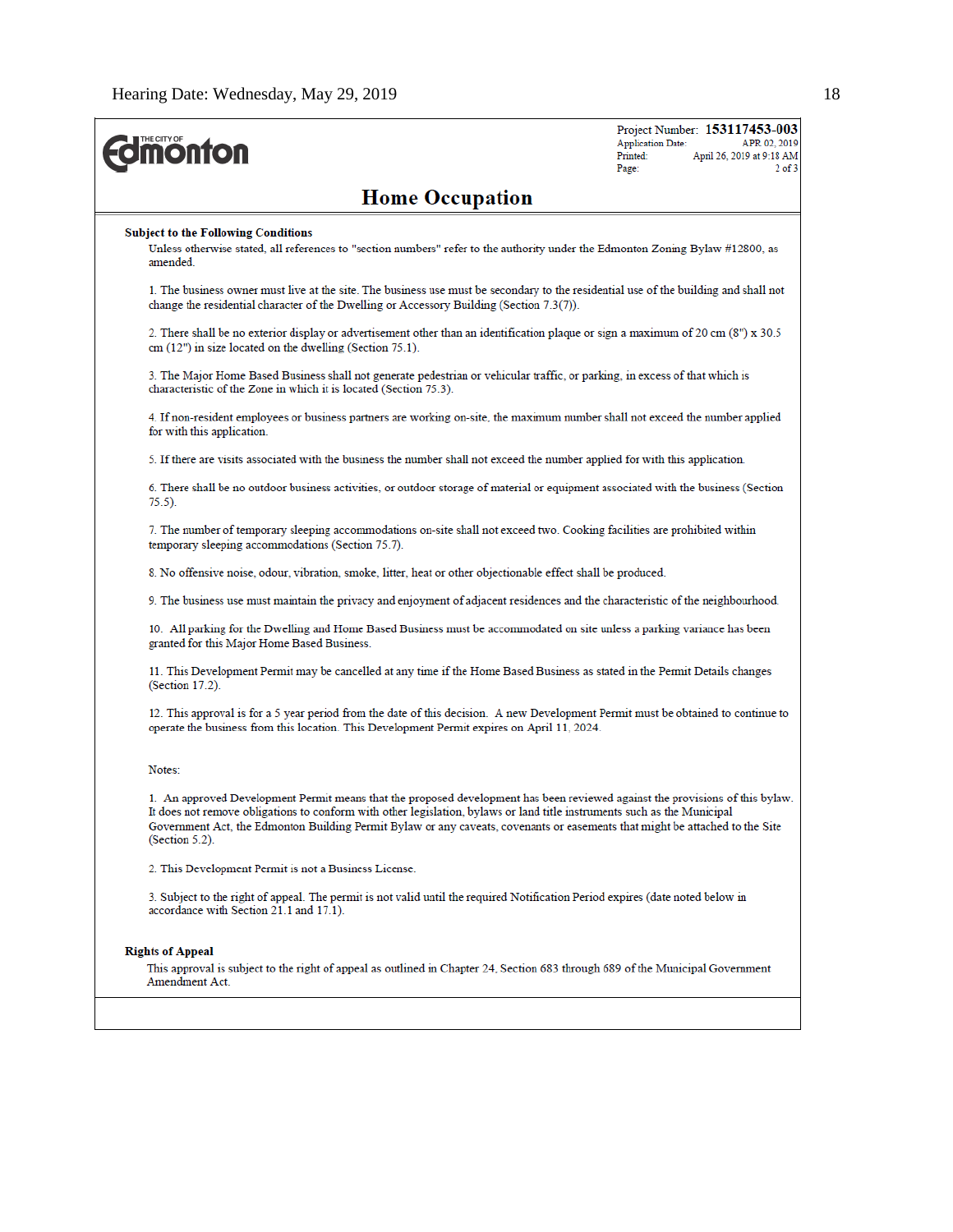| <b>Edinonton</b>                   |                   |                        | Project Number: 153117453-003<br><b>Application Date:</b><br>APR 02, 2019<br>Printed:<br>April 26, 2019 at $9{:}18~\mathrm{AM}$<br>Page:<br>$3$ of $3$ |                  |  |
|------------------------------------|-------------------|------------------------|--------------------------------------------------------------------------------------------------------------------------------------------------------|------------------|--|
|                                    |                   | <b>Home Occupation</b> |                                                                                                                                                        |                  |  |
| Notice Period Begins: Apr 18, 2019 |                   | Ends: May 09, 2019     |                                                                                                                                                        |                  |  |
| Fees                               |                   |                        |                                                                                                                                                        |                  |  |
|                                    | <b>Fee Amount</b> | <b>Amount Paid</b>     | Receipt#                                                                                                                                               | <b>Date Paid</b> |  |
| Dev. Application Fee               | \$321.00          | \$321.00               | 05756564                                                                                                                                               | Apr 02, 2019     |  |
| <b>Total GST Amount:</b>           | \$0.00            |                        |                                                                                                                                                        |                  |  |
| <b>Totals for Permit:</b>          | \$321.00          | \$321.00               |                                                                                                                                                        |                  |  |
|                                    |                   |                        |                                                                                                                                                        |                  |  |
|                                    |                   |                        |                                                                                                                                                        |                  |  |
|                                    |                   |                        |                                                                                                                                                        |                  |  |
|                                    |                   |                        |                                                                                                                                                        |                  |  |
|                                    |                   |                        |                                                                                                                                                        |                  |  |
|                                    |                   |                        |                                                                                                                                                        |                  |  |
|                                    |                   |                        |                                                                                                                                                        |                  |  |
|                                    |                   |                        |                                                                                                                                                        |                  |  |
|                                    |                   |                        |                                                                                                                                                        |                  |  |
|                                    |                   |                        |                                                                                                                                                        |                  |  |
|                                    |                   |                        |                                                                                                                                                        |                  |  |
|                                    |                   |                        |                                                                                                                                                        |                  |  |
|                                    |                   |                        |                                                                                                                                                        |                  |  |
|                                    |                   |                        |                                                                                                                                                        |                  |  |
|                                    |                   |                        |                                                                                                                                                        |                  |  |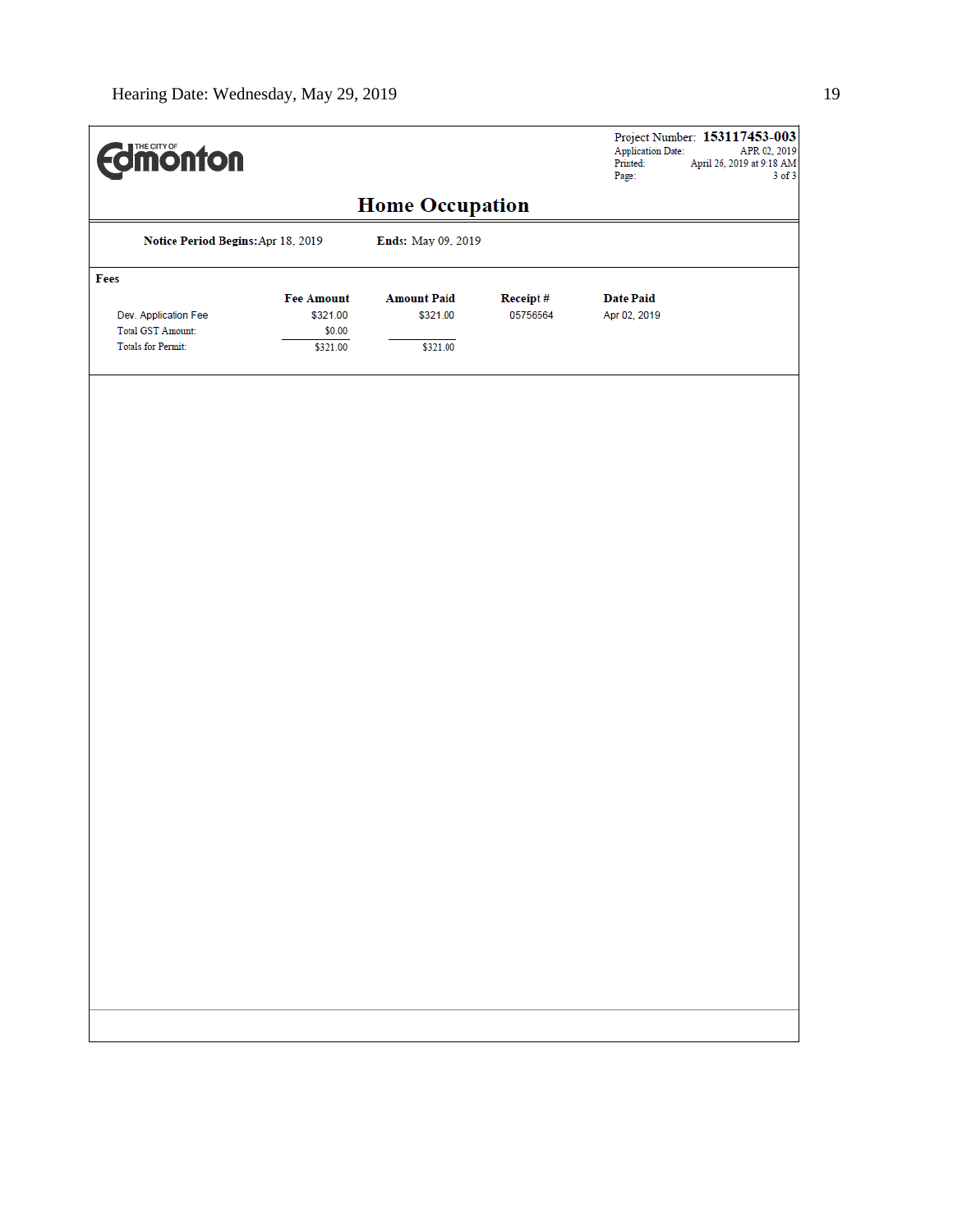

Site Location **Community Contracts** File: SDAB-D-19-075

N